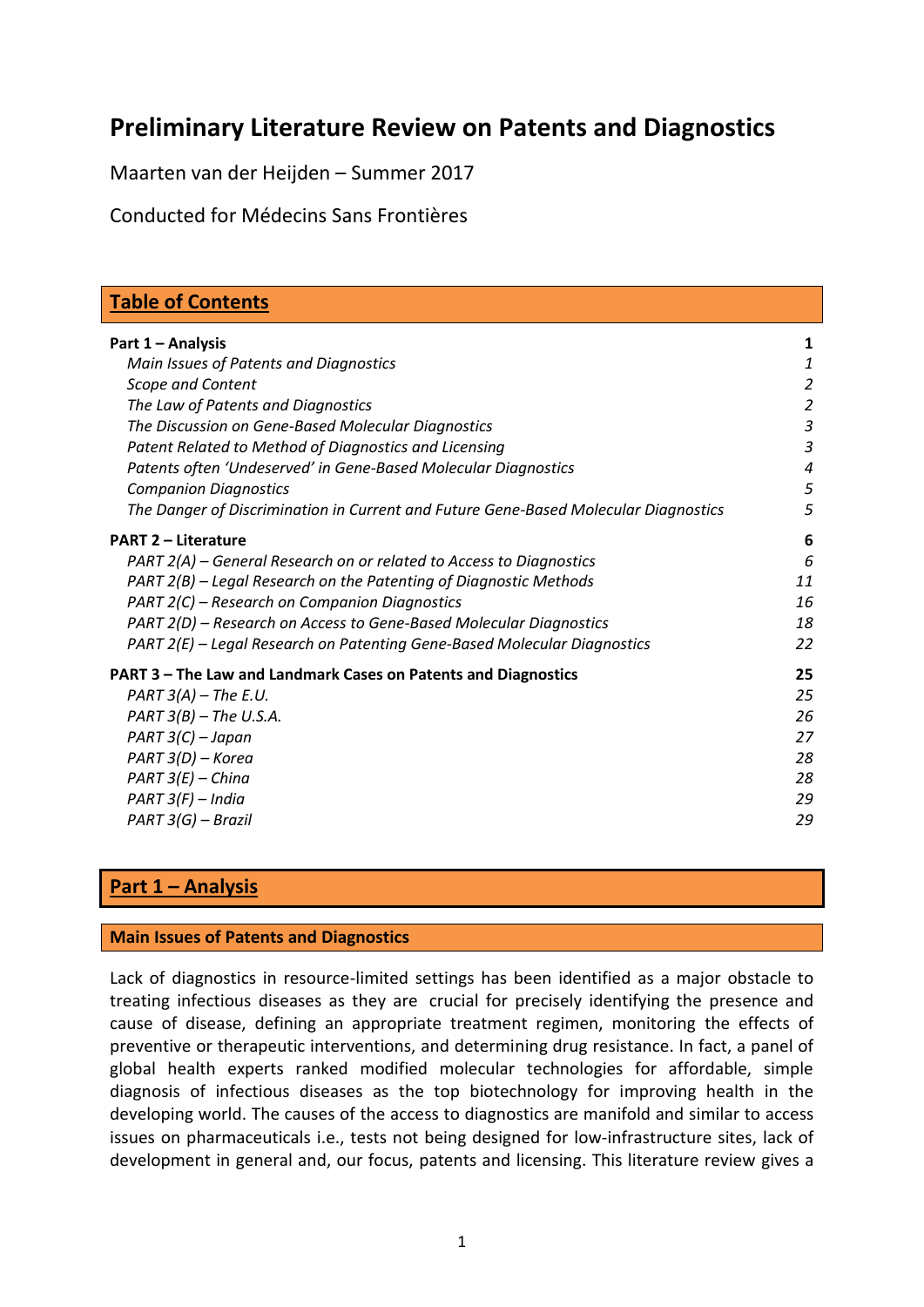non-exhaustive overview of the literature available exclusively focusing on the issues of patents and diagnostics and certain contextual issues.

The potential issue of patents on access to diagnostics has been on the radar of the Access Campaign for a while, but research and expertise in patents and diagnostics is only just starting up both within MSF and in the access field in general. This literature review aims to lay a groundwork for futher research by looking at the knowledge that is already out there and creating an overview of the main issues regarding patents and diagnostics.

Main issues regarding patents and diagnostics in literature identified are *(i)* the carving out of the diagnostics exception through language of claims and recent case law; *(ii)* the increasing acceptance of patentability of genes overall; *(iii)* because patents are often not enforced yet; .For companion diagnosics the main problem is the incentive that is created to only test for medicines of the party that designs the tests and the possibility of evergreening through patents on the device in companion diagnostics.

#### **Scope and Content**

The focus lies on *in vitro* diagnostic (IVD) products as patents on *ex vivo* diagnostics are excluded in most jurisdictions. The diagnostics debate, particularly regarding intellectual property (IP), but also regarding diagnostics more broadly, nowadays takes a overwhelming focus on gene-based molecular diagnostics. Experts note that the debate on whether patent protection on diagnostics in general are more harmful than beneficial 'has been synonymous with the DNA-patenting controversy'. Discussing this memo, one of the main points that was raised is that infectious disease diagnostics and its microbiology based tests, but also immunochemistry, hematology and cytology, and even more general chemistry based tests, are not sufficiently, or not at all, covered, although these tests are of great importance, including to MSF operations. This is true: this reflects how underresearched and fragmented research and literature on patentability and the value or harm of patents on these types of tests is, and improved documentation and analysis is urgently needed.

#### **The Law of Patents and Diagnostics**

Most countries have excluded diagnostic methods from the scope of patentable subject matters in their patent systems. Paragraph 3 of Article 27 of the Agreement on Trade Related Aspects of Intellectual Property Rights (TRIPS) allows members to exclude diagnostic, therapeutic, and surgical methods for the treatment of humans or animals from the scope of patentable subject matter. While the E.U. does place limits on diagnostic patents, it does not prohibit them outright and has created a test that very much limits the diagnostics exception in patenting. Most jurisdictions have a similar system, but with varying scopes of exception to patentability of diagnostics. The U.S. and some other countries do allow for the patenting of diagnostic methods, but do not allow for that which is found in nature, and take a broader view of this. The most relevant part is the issue of claim drafting language. Research into patents showed that often diagnostic method claims are drafted in such a way as to make them patentable, for instance by focussing on the 'disclosing only a correlation between two things, often the presence of an isoform or mutation and some multigenic disorder or a disorder having a genetic component' or a 'Swiss-type' of claim, practically creating a slightly more narrow method claim.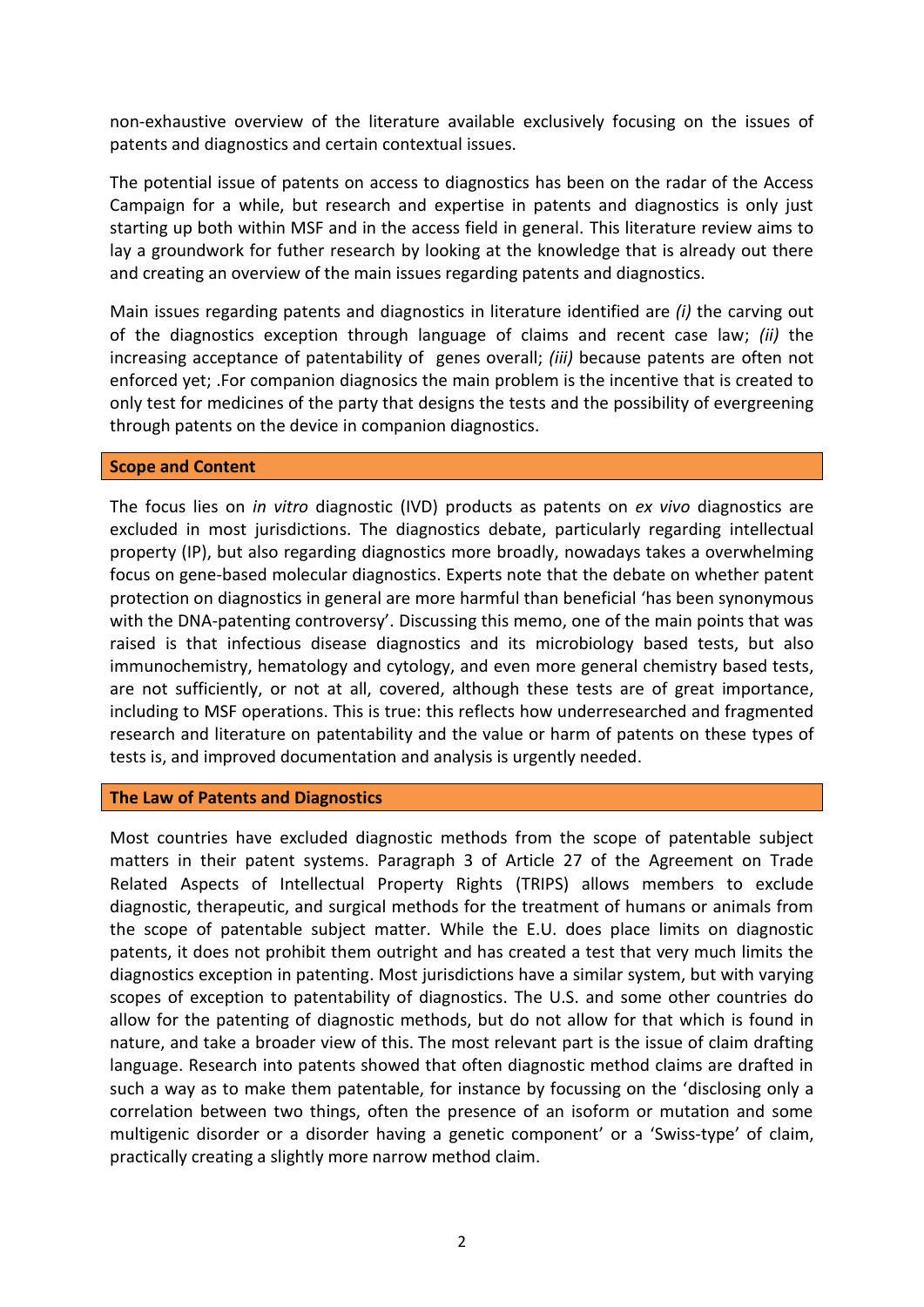#### **The Discussion on Gene-Based Molecular Diagnostics**

Human gene patents give rise to high level of controversy. Significant public, medical and academic opposition to these patents exists. A certain amount of this opposition stems from principled objections to the patenting of human genetic material. In addition, many are concerned that patents on human genes will have a negative impact on patient access to medical care and diagnostic services. Thousands of patent applications relating to human DNA have been filed in patent offices around the world in the past 15 years (2(E[\)8\)](#page-24-0). Some relate to the gene sequence as a compound per se, and others claim methods of diagnosis. The legal trend in the E.U. and in the U.S.A. combined with country reports on diagnostics show the controversy, but also the uncertain state of the law in this area.

There is thus significant divergence between the legal and the practical situation depending on the region. Because patents right now are essentially ignored, access is highly dependent on the lack of enforcement of patents by patent holders. It has been said that for instance 'potentially, even one successful case by a patent holder against the NHS, resulting in the NHS licensing and paying royalties to a patent holder, buying in a kit test, or sending samples to a commercial laboratory, could have widespread implications for NHS genetics laboratories.' An interesting quote from an NHS lab worker asked about his concern about gene patents doing his work is: "Well, no, I haven't, and I don't think that's been part of the discussion at all. I mean, the assumption is that the gene sequence is publicly available, that spotting an oligonucleotide on to a chip for a published, publicly available sequence does not infringe anyone's intellectual property. I mean, if that's my ignorance or naivety, but I am not aware that there is an issue" (2(D[\)8\)](#page-21-0). *Research*

In molecular diagnostics, patent enforcement however is more common in the U.S. than in the E.U., and as we see in this quote many European hospital laboratories have been able to largely ignore IP issues. The general view in literature is that despite the potential for gene patents to have significant negative consequences for genetic testing, in fact, human gene patents have little or no impact yet on practice for those developing genetic tests in the public sector or on access to tests. This is not because patents are not existing or could not potentially affect access; rather, gene patents are essentially ignored because the price of the tests is insignificant compared to the treatment or because of the patented tests are not used. Also, virtually all research is focussed on rich developed countries, making the effects on less developed countries unknown.

There are also very big practical problems with the examination of these patents. Reports on the USPOT indicate that on average a patent examiner spents 18 hours on a patent application. With gene patent applications often involving extensive biological sequence information for each individual claim, it may be that adequate time is not being invested in thoroughly investigating the patentability of the claimed material.

#### **Patent Related to Method of Diagnostics and Licensing**

There are two types of barriers in access to gene-based molecular diagnostics: barriers due to test availability and barriers due to test price.

The barrier to access due to test availability refers to the effect that patents and licensing practices have in restricting patient choice of genetic tests in terms of quality and accuracy.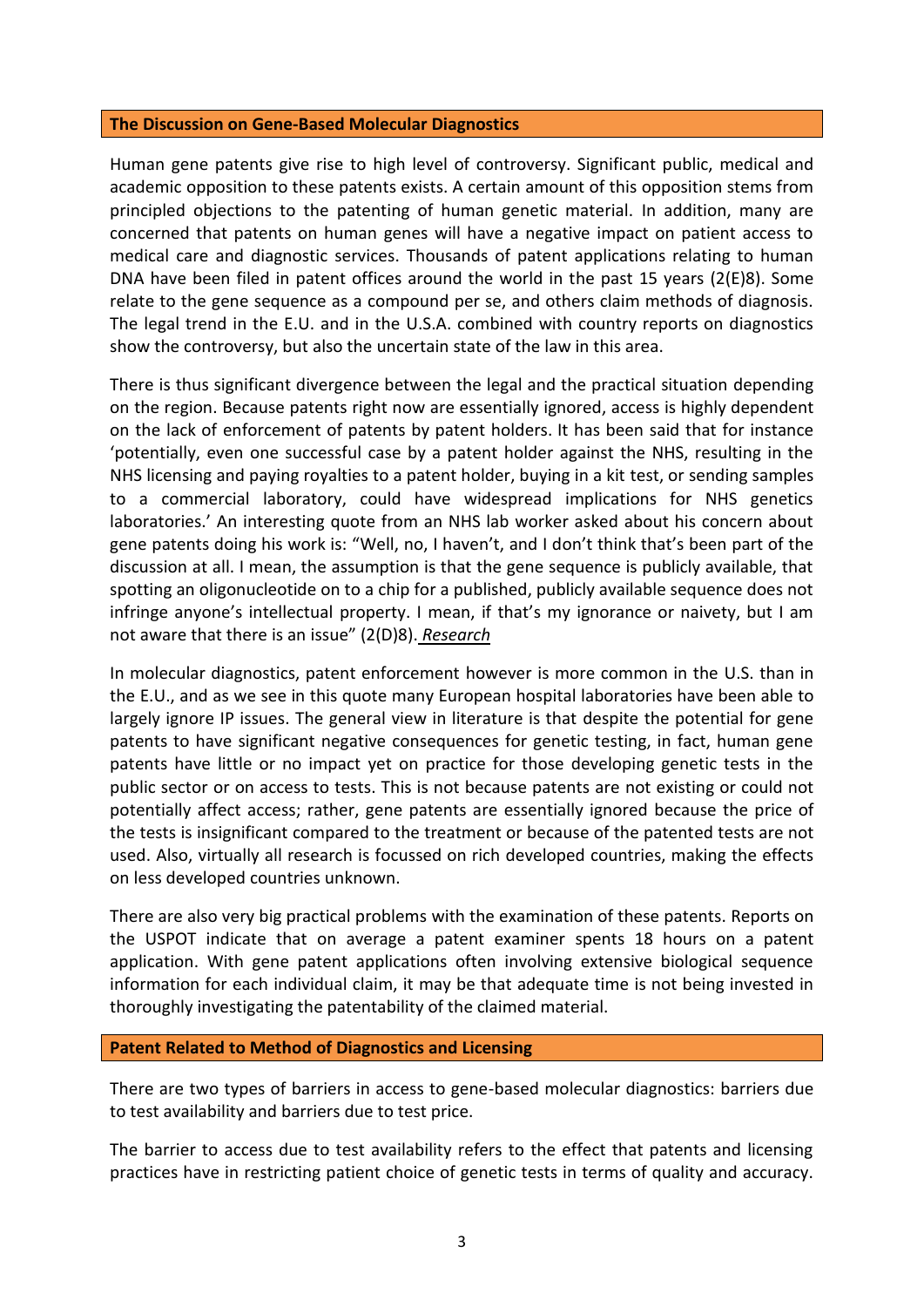These harms are most clearly seen when an exclusive license is issued by a patent holder resulting in only a single laboratory that can perform a given test. A key example is the Myriad case in which Genae Girard had to make the difficult decision whether or not to undergo a pre-emptive dual mastectomy and hysterectomy. By exercising its patent rights, Myriad eliminated the availability of second opinion BRCA testing. Without broad licensing, the availability of alternative testing techniques, medical second opinions, and testing verification is severely limited.

While price can be prohibitive, it is unclear the extent to which this effect is a result of DNA patents. Studies conducted in the past few years have shown that between 19% and 74% of at-risk individuals who could benefit from *BRCA* testing are not being tested. However, studies comparing the cost of the Myriad BRCA test, of which Myriad is the sole provider, with the costs of Myriad gene tests for the colon cancer genes FAP and HNPCC, in which fields Myriad has four and six competitors respectively, show little monopolistic effect on pricing. respectively, show little monopolistic effect on pricing. MSF focusses on no research has been done, Regarding diseases and tests that MSF focusses on, no research has been done, but, for all diseases, the disconnect between patents and price exists in the sense that downstream costs of a positive test, which can include counselling and possibly surgery, can be far greater than the test itself.

Another example is biotechnology company Chiron, now Novartis, that was the first to clone Hep C in 1987 and used to own more than 100 patents related to the hepatitis C virus and HCV research, and effectively also single-handedly controled U.S. hepatitis C research for nucleic acid-based diagnostics. In that time, researchers have said they'd abandoned plans to enter the HCV field because of Chiron's control of the patents and expensive licence fees. Chiron charged large sums to access its technology; licenses issued by Chiron in 2003 generated \$1.8 billion in revenue for the company. Although much of the initial research into the discovery of HCV was conducted by a Centers for Disease Control and Prevention scientist, Chiron paid \$1.9 million for exclusive rights to the discovery patent in 1990. There have been case studies of Hep C test prices leaping sixford in 1994, causing the NHS to stop testing. It was only after 2004 that Chiron changed its licensing practices and the current innovation and better availability of Hep C tests came about.

Allen Baum, a patent attorney and a partner with Hutchison and Mason, in Raleigh, N.C., says that there are two schools of thought in terms of how to license a test. "One is that you want to license these diagnostic tools widely and get them into as many hands as possible because you'll get more extensive use of that particular assay. The other is that you select a single vendor, through which you may get more money initially because you've got an exclusive relationship"  $(1(A)14)$  $(1(A)14)$ . Some companies choose the second route, tightly controlling access to their intellectual property. In the United States, where Myriad holds nine patents on the BRCA-1 and BRCA-2 genes, Myriad performs the tests itself (1(A[\)14\)](#page-10-0).

#### **Patents often 'Undeserved' in Gene-Based Molecular Diagnostics**

Studies have shown that patents have not lead to tests that were not already available, but that there is a trend in broad patenting combined with exclusive licensing, not allowing for competition. Furthermore the finite number of genes makes it difficult to 'invent around' a genetic patent to create an equivalent. Especially upstream patents hinder development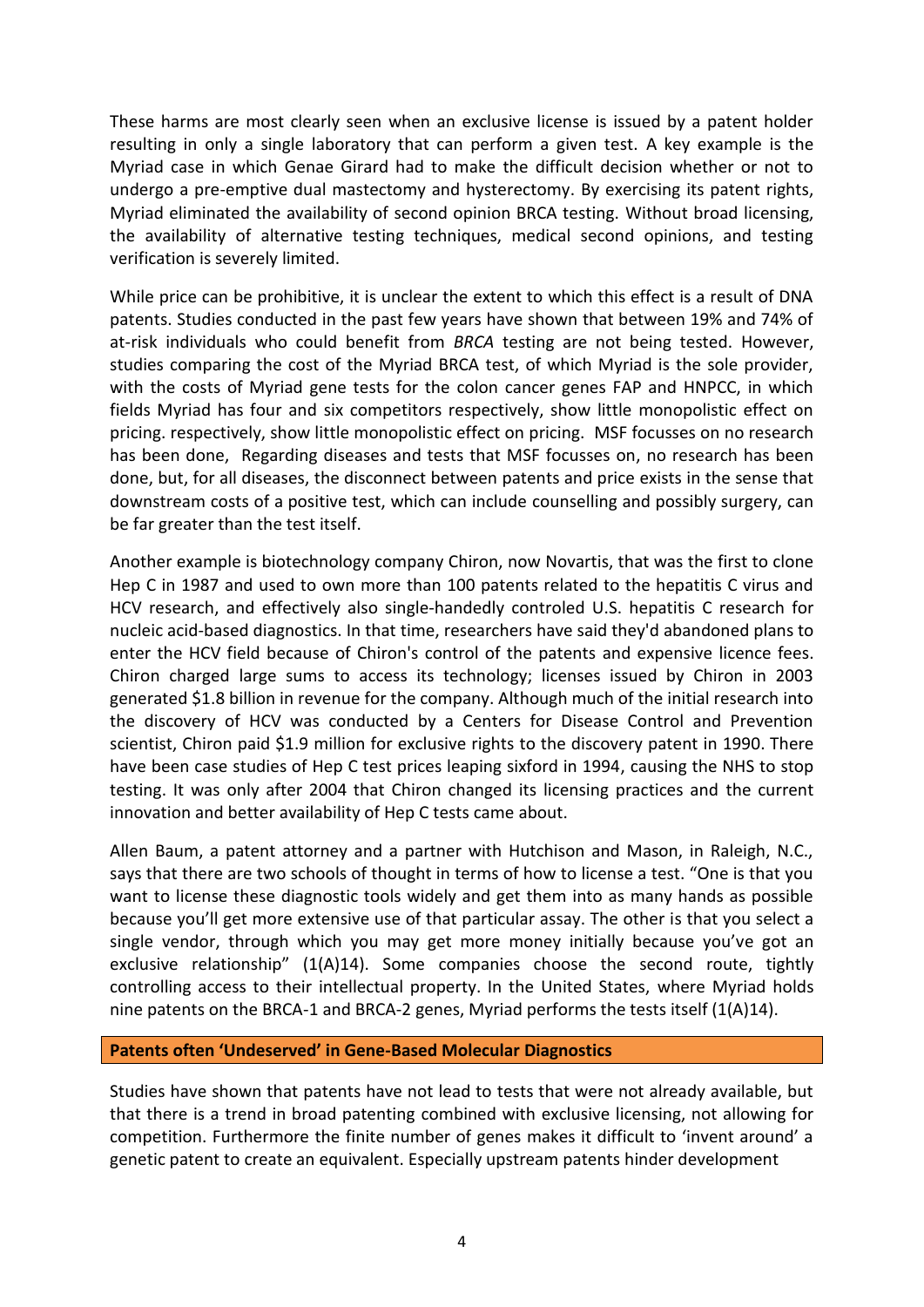In most analyses by lawyers and policymakers, gene-based molecular diagnostics is directly related to drug research, however identification of disease-linked genes is remarkably cheaper. While the cost of conducting gene wide association studies can still be partially prohibitive for many academic research laboratories, the price is substantially less than that of drug discovery. Once a gene-trait association has been established, genetic tests are said to be more "designed" than "discovered" and are developed through established scientific principles. It is estimated tests that utilize even the more expensive full gene sequencing diagnostic approach (as opposed to the cheaper probe hybridization approach used to detect a single mutation) are on average between \$8,000 and \$10,000.

Last, but not least, a large portion of the information required for early discovery in genebased molecular diagnostics is heavily sponsored by government and philanthropic funding, a main example of this would be the Human Genome Project.

#### **Companion Diagnostics**

Companion diagnostics themselves show no clear access problems because of patents by themselves. Their relative low cost (compared to drugs) and great cost effectiveness through preventing ineffective use of expensive treatments means that, regardless of patents, even when their costs are often is high, they are low compared to the cure. Rather, they have an incentive problem in development (developed only because the company has a drug to match) and create access problems for medicines they are connected to.  $(2(C)2)$  $(2(C)2)$ 

While pharmaceutical companies are most interested in companion diagnostics that are theranostics and monitoring types of tests, to support the drugs they offer, it is more useful for patients to have diagnostic tests that provide information on multiple potential treatment options in a therapeutic area. Companion diagnostics, in a way, are often thus biased towards one type of treatment, while companion diagnostics with a broader spectrum would be more beneficial to patients. (2(C[\)3\)](#page-16-0)

The main problem for companion diagnostics is that, unlike for medicines, even the housing or shape of the product, or certain mechanical parts, are patentable. This means that, through minor changes in the machine, together with interweaving of the drug and the machine in the patent claim, the overall patent protection for medicine/device combinations can be extended almost endlessly (2(C[\)1\)](#page-15-1)

### **The Danger of Discrimination in Current and Future Gene-Based Molecular Diagnostics**

Not directly relevant for this research, but important to note, is the danger of discrimination and biocolonialism that underlies the patentability of genes. Firstly, regarding personalized medicine, in which it was recently shown that there is no clear policy yet, especially in the U.S.A., for patenting of personalized medicines or diagnostics aimed at a specific race. The geneticization of race through the patent process remains a relatively contingent and contested phenomenon, furthering the divide in medical development, but also upholding the non-scientific concept of race.

Secondly, in the search for gene diagnosis where colonial exploitation in the pharmaceutical industry first was done based on traditional medicine, companies have now moved on to exploiting foreign bodies. Isolated communities are more likely to contain the rare "disease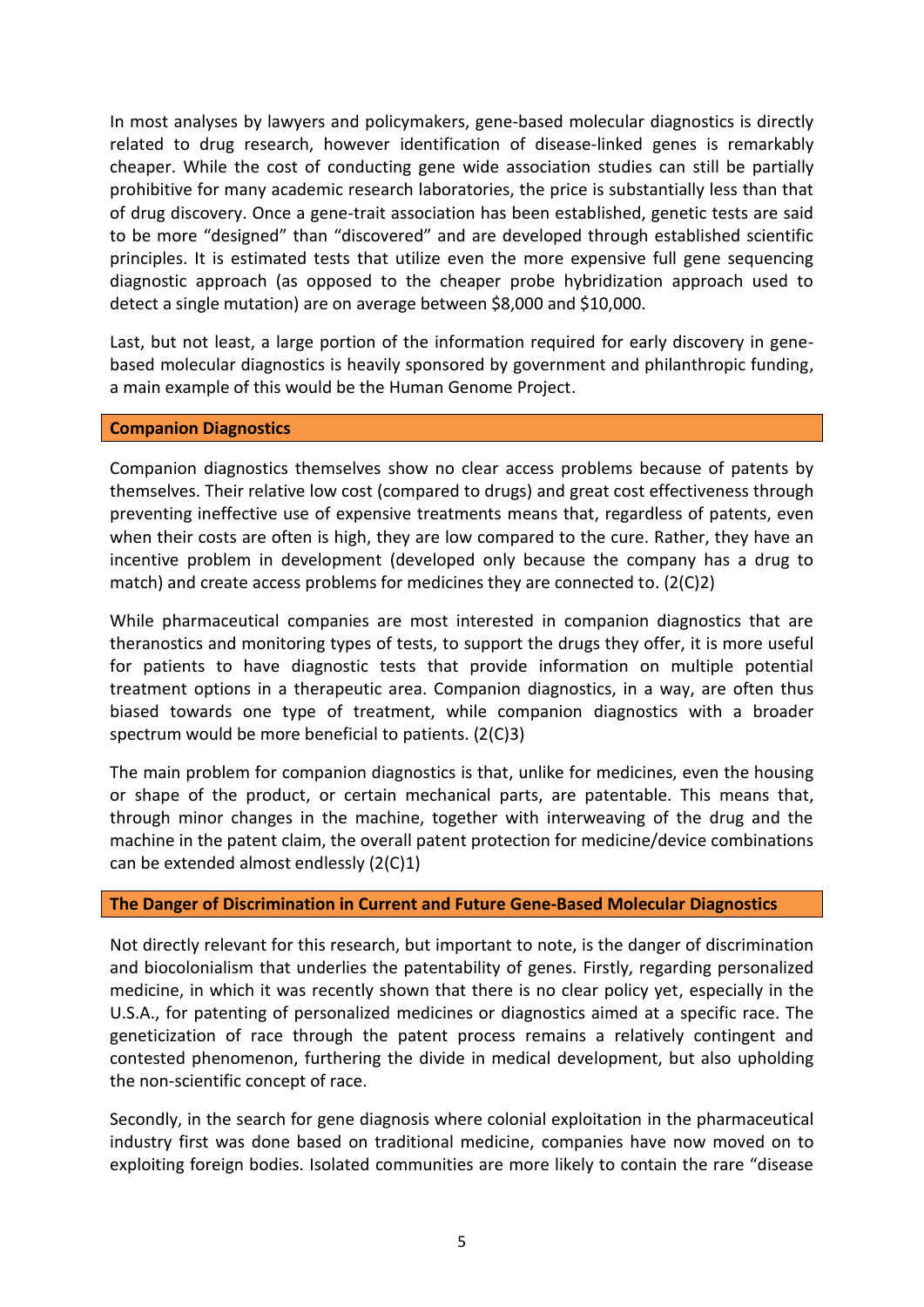genes" that the pharmaceutical companies seek. Axys, for instance, holds patent rights to the entire genome of Tristan da Cunha's residents and has contracted, with a long list of virtually all major international pharmaceutical companies, to jointly exploit DNA largely from isolated communities that will themselves never have access to, or benefit from, resulting tests.

# **PART 2 – Literature**

### **PART 2(A) – General Research on or related to Access to Diagnostics**

*1.* Hopkins M, Hogarth S. Biomarker Patents for Diagnostics: Problem or Solution? [Online] Nature Biotechnology, 2012; 30(6). Available on <http://www.nature.com/nbt/journal/v30/n6/full/nbt.2257.html>

Until recently, the debate has been synonymous with the DNA-patenting controversy, but we argue that the issues raised are of wider relevance as other types of biomarkers become the subject of diagnostic disputes. The recent US Supreme Court case of Mayo Collaborative Services v. Prometheus Laboratories, Inc., which overturned patent claims on thiopurine metabolite measurement (again after a series of prior verdicts), serves to emphasize this point. […] We begin by noting that the context of the debate differs between Europe and the United States. In molecular diagnostics, patent enforcement is more common in the United States than in Europe, and many European hospital laboratories have been able to largely ignore IP issues. Either laboratory directors have not been aware that the biomarkers they test for are patented, or they have willfully infringed patented tests by continuing to offer these services without obtaining the appropriate licenses. Either way, there seems to be little evidence that patenting activity has harmed European healthcare. However, DNA patents are more firmly protected in Europe than in the United States, owing to specific provisions in national laws that ensure the patentability of DNA-based inventions. […] It will probably become increasingly difficult for laboratories to continue to ignore IP, because biomarker patenting is now part of the business strategies of molecular-diagnostics companies and is focused increasingly on applications of greater commercial value than rare-disease genetics, as we discuss below. Already, the pressures have prompted some countries to act: France, Belgium and Switzerland have created provisions for compulsory licensing of diagnostics in patent law. […] After reviewing case studies on the development of ten classes of tests, the Secretary's Advisory Committee on Genetics, Health, and Society (SACGHS) for the US Department of Health and Human Services also concluded that the exclusivity provided by patents or licenses had not been necessary to ensure that tests were developed and made available to patients.

*2.* European Observatory on Health Systems and Policies. Ensuring Innovation in Diagnostics for Bacterial Infection [Online] Observatory Studies Series, 2016; 4. Available on [http://www.euro.who.int/en/publications/abstracts/ensuring](http://www.euro.who.int/en/publications/abstracts/ensuring-innovation-in-diagnostics-for-bacterial-infection-implications-for-policy-2016)[innovation-in-diagnostics-for-bacterial-infection-implications-for-policy-2016](http://www.euro.who.int/en/publications/abstracts/ensuring-innovation-in-diagnostics-for-bacterial-infection-implications-for-policy-2016)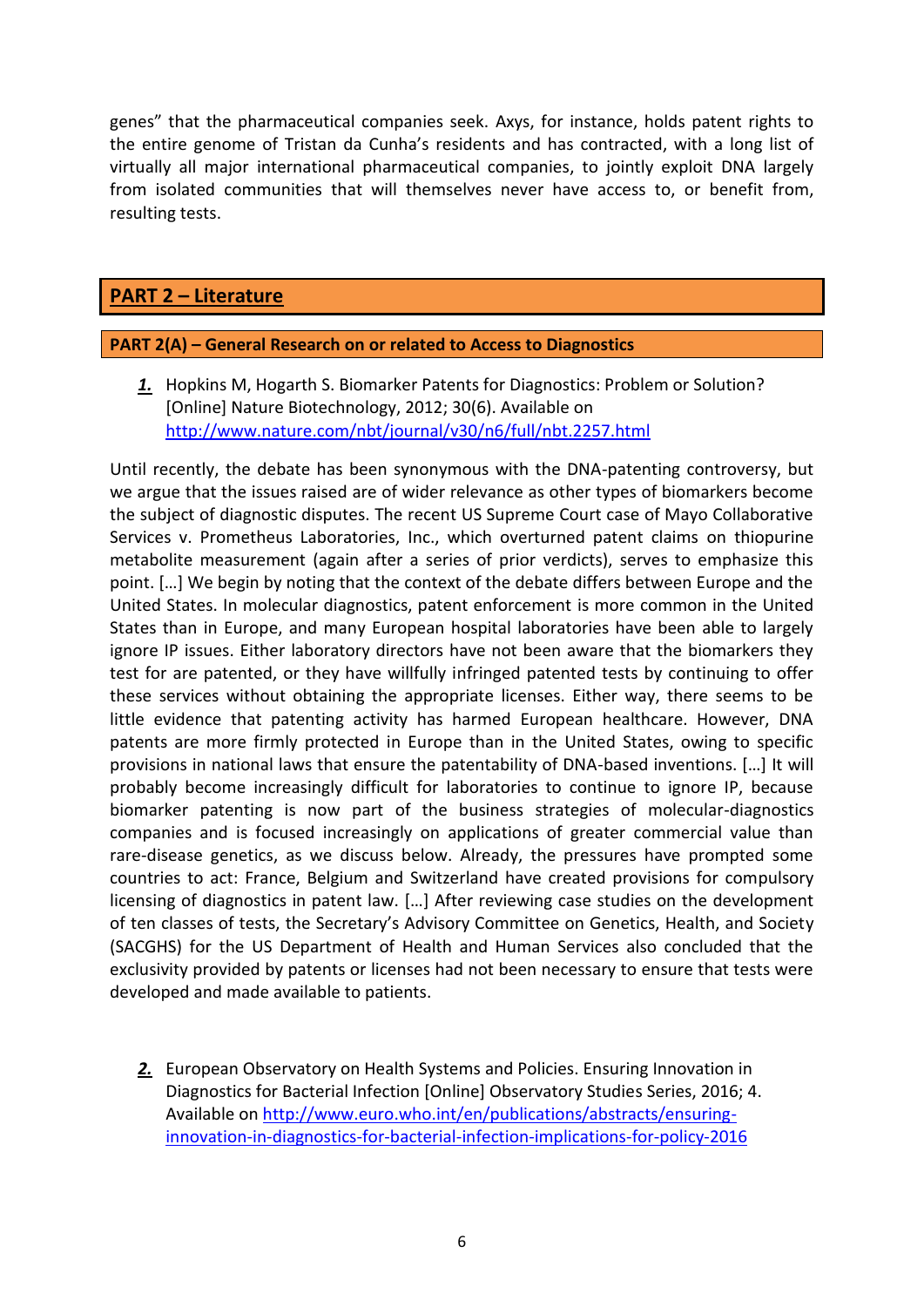A gene patent holder has absolute power for 20 years from the day the patent is filed to control any use of the respective gene. This means that they have the power to prevent others from developing and marketing cheaper public health genetic testing. With regard to infectious diseases, this could have grave consequences for diagnostic development and drug research surrounding antibiotic-resistant strains. Patentability of the methods to do these analyses adds yet another layer of potential obstacles inhibiting discovery and development of new diagnostics. […] R&D of diagnostics was often hindered by the existence of patents (if and when researchers were aware of these patents). This should cease to be the case for genomic DNA patents. […] It is clear that establishing the negative impact of gene patents is an ongoing and evolving process, and that more data is needed to guide the agencies in charge of regulating patents and patient access to diagnostic tests. Genes straddle the boundaries between patentable and unpatentable substances, and the debate on how to balance business and health care needs must continue. New models will likely be needed.

*3.* Mitnovetski O, Nicol D. Are Patents for Methods of Medical Treatment Contrary to Ordre Public and Morality or "Generally Inconvenient"? [Online] Journal of Medical Ethics, 2004; 30(5). Available on <https://www.ncbi.nlm.nih.gov/pmc/articles/PMC1733926/>

Another fear of opponents of medical methods patents is the possibility of conflict of interest. This is based on the argument that if physicians have paid licence fees (licensed physicians) to enable them to use a patented method this may affect their discretion when choosing the correct treatment. […] One of the most significant concerns raised by opponents of medical methods patents is the fear of infringement, particularly related to emergency procedures. There are, however, many other restraints on the physician's practice. Insurance, medical malpractice actions, and the issue of obtaining consent of minor or incompetent patients impact significantly on the physician's practice.

*4.* Simms A. The Case Against Patenting Methods of Medical Treatment. European Intellectual Property Review, 2007; 29(2).

Pharmaceutical drug companies charge as much as the market will bear; it is common for a year's supply of a patented drug to cost tens of thousands of dollars. The pharmaceutical drug companies' loyalties lie with their shareholders, not the public. […] Even if all licence fees were truly nominal, numerous licence fees may be payable per patient. And licence fees are not the only extra expense the public must bear. Litigation will increase with the patentee suing alleged infringers or the patent being challenged, leading to higher insurance premiums for patients and doctors (and the need to further increase licence fees). Patent attorneys will need to be consulted as to whether a certain method can be used. In addition, it will be wise for a doctor, upon developing a new method, to either publish it in a journal or patent it, lest a patentee claims the former doctor has infringed his or her patent.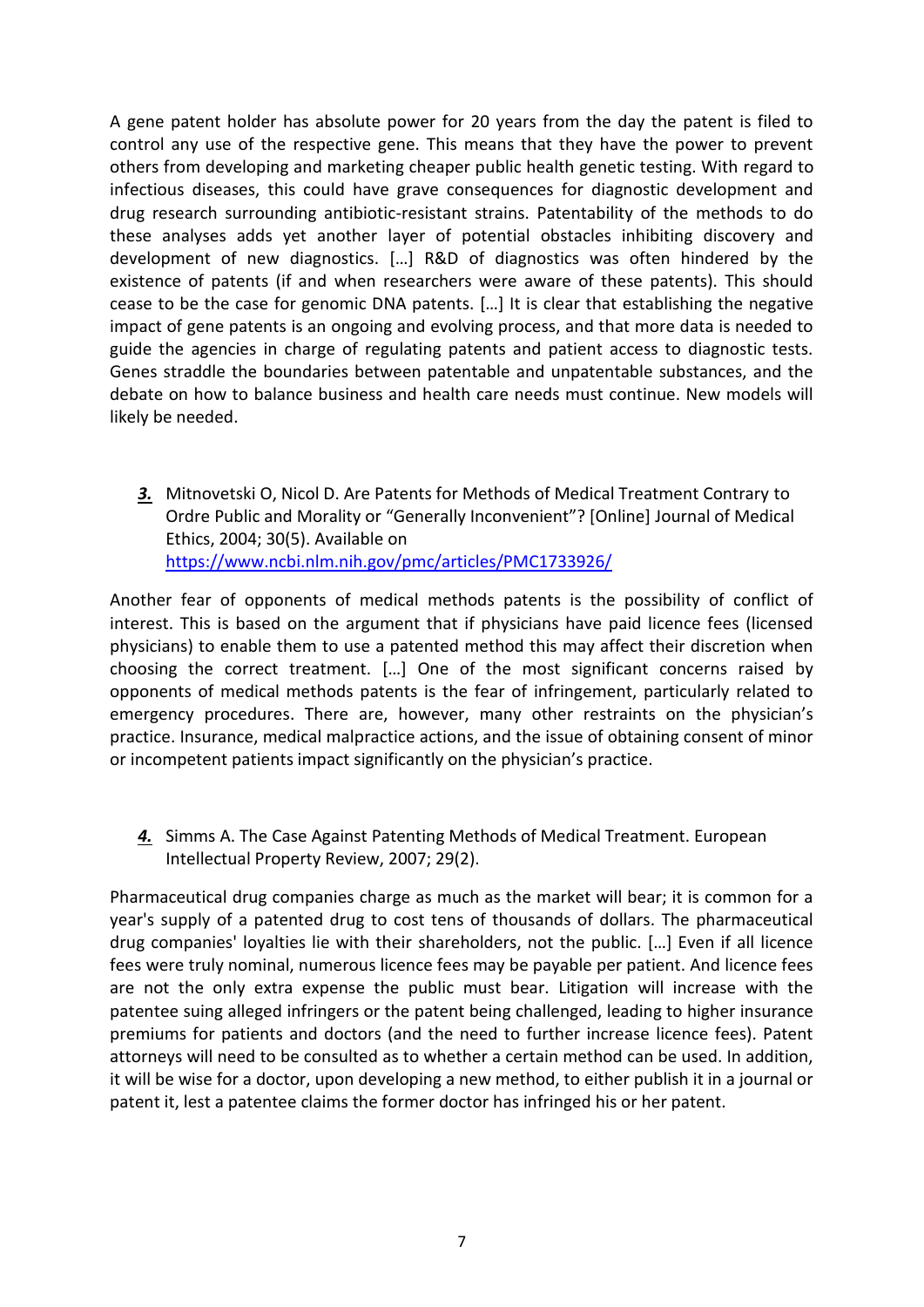*5.* Verkey E. Patenting of Medical Methods – Need of the Hour [Online] Journal of Intellectual Property Law & Practice, 2007; 2(2). Available on <https://doi.org/10.1093/jiplp/jpl212>

Another fear is that the grant of medical method patents will push up the cost of healthcare through licensing fees that may be imposed by the patent holder. One such instance is where Myriad Genetic Laboraties Inc. blocked access to genetic technologies that diagnosed cancer by asserting patent rights. Many people carry mutations predisposing them to cancer, but early detection can help either to prevent the disease or to treat it effectively. Genetic diagnostic testing is available for detecting the presence of BRCA1 and BRCA2 mutations. Most of the patents for these diagnostic testing methods are held by Myriad Genetics. […] The cumulative effect of the patents granted to Myriad in Europe is that it gives a monopoly on all diagnostic testing for breast and ovarian cancer throughout Europe. The patents cover all methods of diagnosis, specific mutations, and diagnostic kits. Myriad has also patented sequencing work on the BRCA2 gene. The patent protects somatic mutations in the gene associated with breast and other cancers and the use of the mutations for diagnostic purposes, treatment, and pharmaceutical screening.

6. Goldacre B. The Absurdity of Patenting Genes [Online] The Guardian, 3<sup>rd</sup> of April 2010. Available on [https://www.theguardian.com/commentisfree/2010/apr/03/ben](https://www.theguardian.com/commentisfree/2010/apr/03/ben-goldacre-gene-patents)[goldacre-gene-patents](https://www.theguardian.com/commentisfree/2010/apr/03/ben-goldacre-gene-patents)

[T]hese tests are just the tip of the research iceberg. Almost all basic science research on the BRCA1 breast cancer gene over the past 12 years has infringed Myriad's patent, and although the company has tended not to go after basic science researchers, they have never promised that they won't in the future, so this academic research on a major risk factor for a major killer  $-$  the most common cancer in women worldwide  $-$  continues only with Myriad's indulgence, making it risky work.

*7.* Buck N. Greed is Good, for Patients: How the Biotechnology Industry Saves Lives, One Gene Patent at a Time [Online] Northwestern Journal of Technology and Intellectual Property, 2013; 11(2). Available on <http://scholarlycommons.law.northwestern.edu/njtip/vol11/iss2/5>

Opponents of gene patents argue that the allowance of exclusive rights over upstream research technology will have a deleterious effect on downstream innovation. Researchers termed this theory the "tragedy of the anticommons." Empirical studies have shown that the "tragedy of the anticommons" does not exist within the realm of biotechnology. Though patents on upstream research tools have increased throughout the years, downstream technology has not been hindered.

*8.* Kubick M. An Uncertain Future: The Impact of Medical Process and Diagnostic Methods Patents on Healthcare in the United States [Online] Northwestern Journal of Technology and Intellectual Property, 2010; 9(3). Available on <http://scholarlycommons.northwestern.edu/njtip/vol9/iss3/8>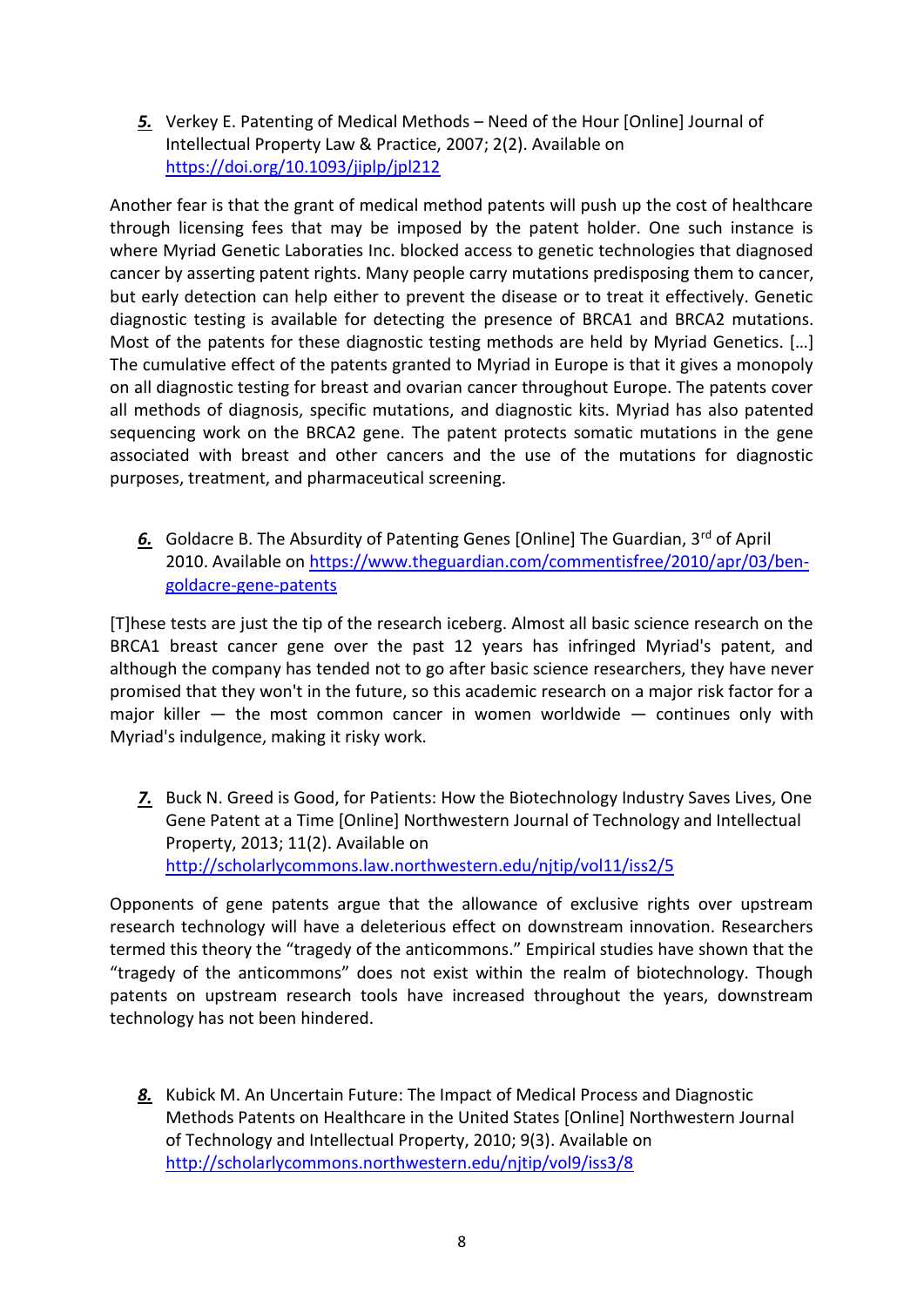Due to the potential of creating "class health-care," Europe considers medical treatment methods to be unpatentable: "[T]hese treatments were excluded because it was considered almost "unethical" from the point of view of society, to allow patent protection for this type of inventions … If medical treatment methods were patented, they could become more expensive, which excludes part of the population from enjoying the best treatment method for their medical condition." (In Mayo Clinic Amicus Curae) […] According to Aaron Kesselheim, patent lawyer and clinical fellow at the Harvard School of Public Health, patents can be dangerous to scientific progress "when they are granted in cases where a product is not innovative, [because] they can serve to increase costs and prevent access" to new alternative therapies by blocking competition. […] While patents are crucial in encouraging future medical progress, there must be a cap on both the breadth and length of patent protection in order to protect the free transfer of information of our most basic scientific building blocks. Evidence suggests that longer time periods of patent protection do not necessarily encourage any reciprocal boost in increased medical innovation.

*9.* Gielen C. Netherlands Royal Academy of Arts and Sciences on Patenting on Human Genes. European Intellectual Property Review, 2004; 26(1).

It underlines that without the possibility of getting patents for human genes it would be extremely difficult to carry out gene therapy clinical trials especially in phases III and IV. In particular the financing of clinical trials in those phases requires commercial enterprises to show that they own a monopoly position on the technology. However, there are negative consequences such as that scientific research into genetic testing may run into obstacles because of the patentability of diagnostic methods used on material outside the body. In order to balance both the interests of the market as well as the interest of augmentation of knowledge in the field of biotechnology via research, a few recommendations are made. […] It is recommended that the government strives for a clearly and unambiguously worded definition of the research exemption that covers every activity intended to enlarge knowledge. The definition as it stands in most national patent laws, namely that patent rights do not extend to acts done for experimental purposes relating to the subject-matter of the patented invention, is too vague. […] in order to avoid going too far with respect to monopolies on diagnostic methods, the government should encourage companies who have obtained patents on DNA diagnostic techniques to grant licences for a reasonable fee and if no such licences are given, to encourage the granting of compulsory licences. […] KNAW sees no reason to treat such DNA sequences differently from other human genes, but encourages a broader application of the research exemption to the use of such tools.

*10.* Walsh J, Arora A, Cohen W. Effects on Research Tool Patenting and Licensing on Biomedical Innovation in Cohen W, Merill S (eds). Patents in the Knowledge-Based Economy. The National Academic Press, Washington DC; 2003.

The concern with regard to IP access tends to be the greatest when a research tool is rivalin-use and is potentially key to progress in one or more broad therapeutic areas. When a foundational research tool is rival-in-use, the IP holders often either attempt to develop the technology themselves or grant exclusive licenses. As suggested above, exclusive exploitation of a foundational discovery is unlikely to realize the full potential for building on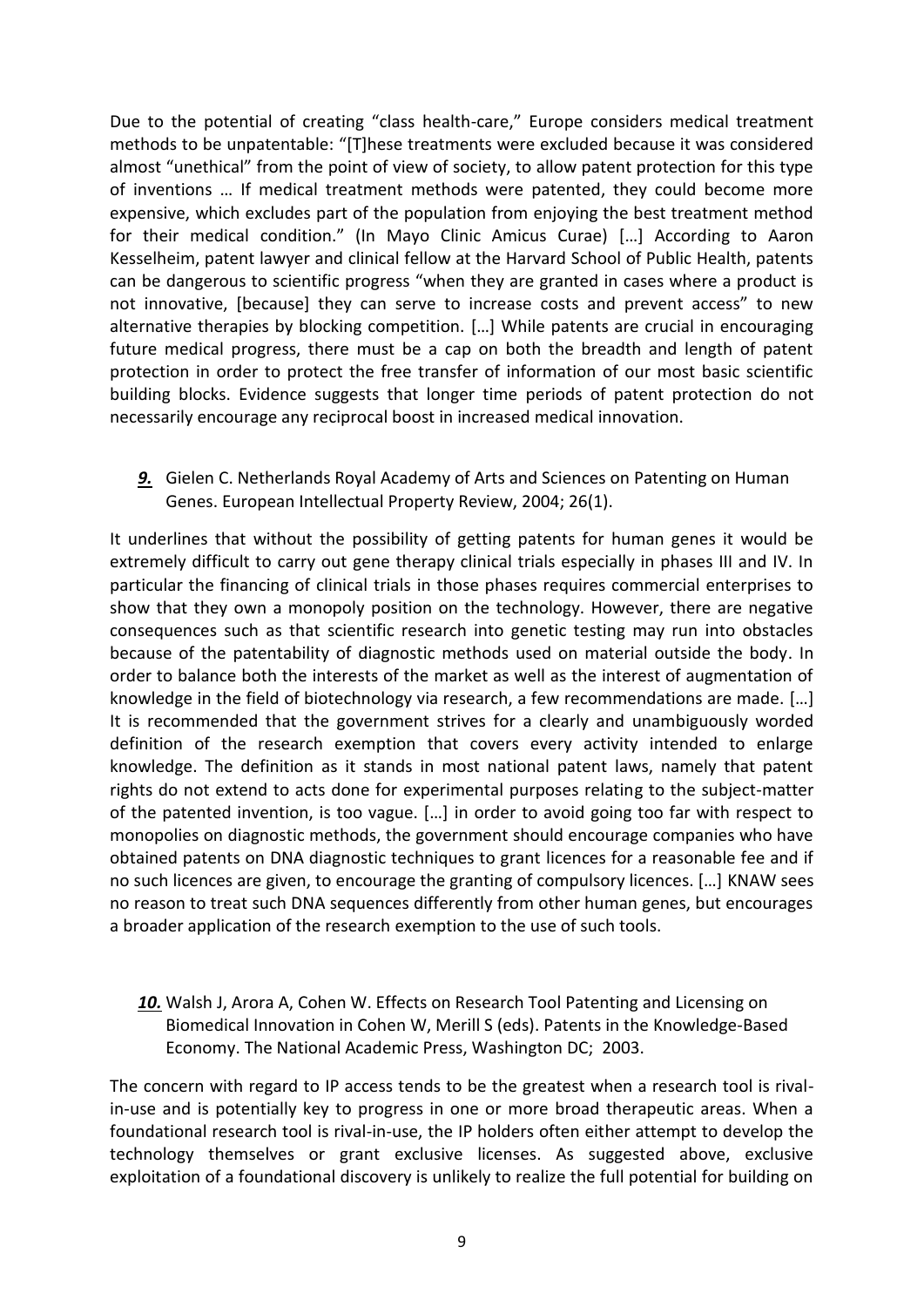that discovery because no one firm can even conceive of all the different ways that the discovery might be exploited, let alone actually do so. Geron's exclusive license for human embryonic stem cell technology shows how restrictions on access to an important, broadly useful rival-use technology can potentially retard its development. A more prosaic example is the pricing of licenses for diagnostic tests. Myriad's (and others') licensing practices show that, to the degree that a high price on a diagnostic test puts it out of the reach of clinics and hospitals involved in research that requires the test results, clinical research may be impeded, yielding long-term social costs. The social welfare analysis of this situation is, however, not straightforward Even though knowledge, once developed, can be shared at little additional cost and may be best exploited through broad access, it does not follow that social welfare is maximized by mandating low-cost access if such access dampens the incentive to develop the research tool to begin with. […] [T]he danger remains that progress in a broad research area could be significantly impeded by a patentholder trying to reserve the area exclusively for itself.

### *11.* Love J. Recent Examples of the Use of Compulsory Licenses on Patents. Kei Research Note 2, 2007. Available on [http://www.keionline.org/misc](http://www.keionline.org/misc-docs/recent_cls_8mar07.pdf)[docs/recent\\_cls\\_8mar07.pdf](http://www.keionline.org/misc-docs/recent_cls_8mar07.pdf)

Canada: In a September 2001 Speech on the Myriad Gene Patent, the Ontario Health Minister called for compulsory licensing of patents on genes relevant to tests for breast cancer. In January 2002, the Ontario Advisory Committee on New Predictive Genetic Technologies published "the Ontario Report to Premiers: Genetics, Testing & Gene Patenting: Charting New Territory in Healthcare." This report noted that the Doha Declaration calls upon nations to take measures "to protect public health and, in particular, to promote access to medicines for all," and concluded: In order to prevent the statement from providing a hollow right, the concept of promoting access to medicines for all must include providing access to the diagnostic procedures necessary to determine when and which medicines to provide. The federal government should, therefore, amend the Patent Act to specifically allow thepotential for compulsory licensing of patents relating to the provision of genetic diagnostic and screening tests should this power be necessary. On October 18, 2001, Health Canada overrode the Bayer patents on ciprofloxacin, and authorized generic manufacture for purposes of building a stockpile as protection against an attack of certain strains of anthrax. In announcing the action, Paige Raymond Kovach, a spokeswoman for Health Canada, said: "These are extraordinary and unusual times […] Canadians expect and demand that their government will take all steps necessary to protect their health and safety.''

France: France was among several European countries who were outraged by the high prices of breast cancer diagnostic tests, because of the Myriad gene patents. In 2004, France amended its patent law to allow the broader use of ex officio licenses, and in particular, to authorize the government to issue ex officio licenses to patents on certain dialogistic technologies. The new act provide that: Where the interests of public health demand, and in the absence of a voluntary agreement with the patent holder, the minister responsible for industrial property, may, by order of the minister responsible for public health, request ex officio licenses in accordance with Article L. 613-17 for any patent granted for: a) a medicine, a medical device, a medical device for in vitro diagnosis, a related therapeutic product; b)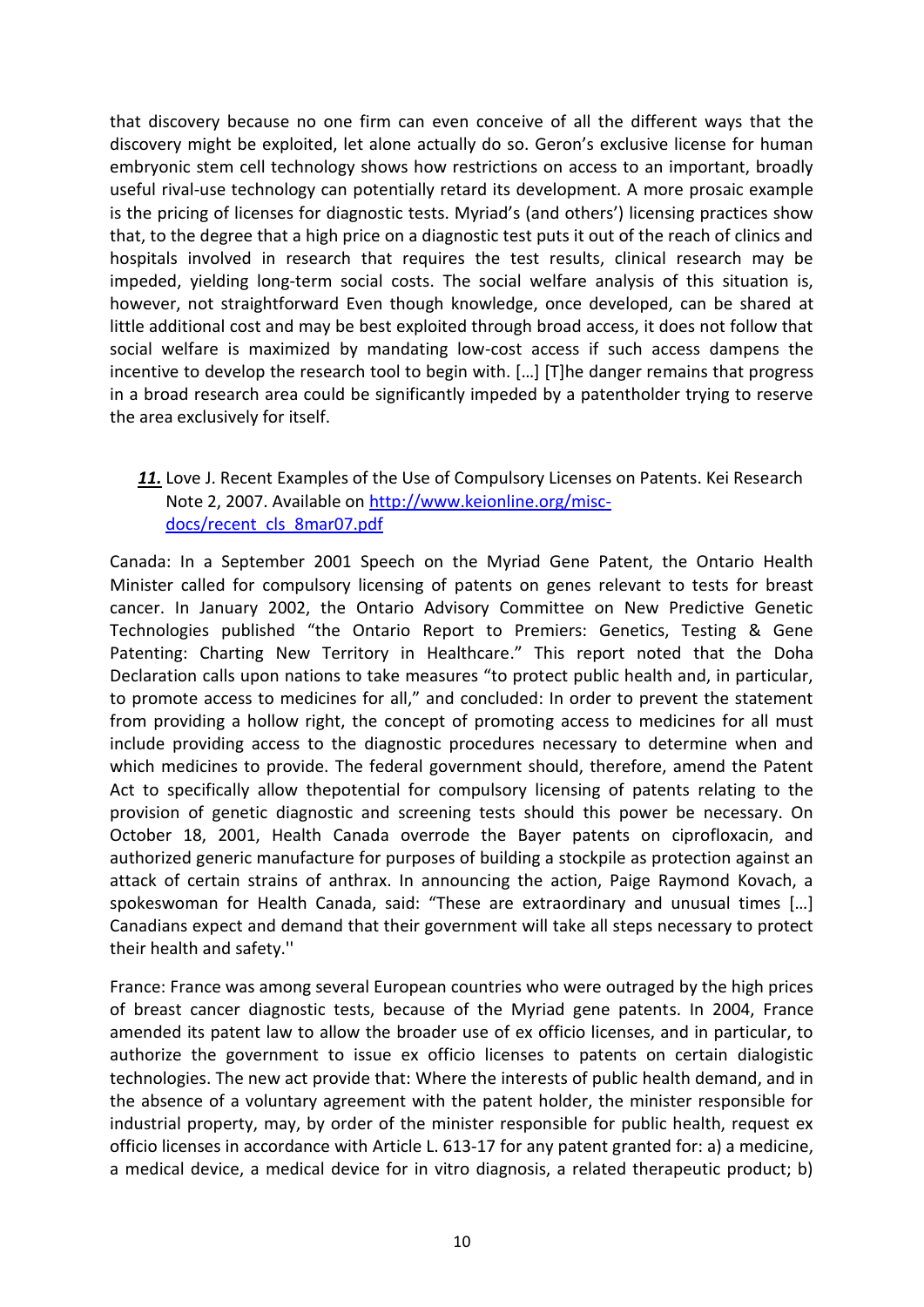processes for obtaining them, [or] for products necessary in obtaining such medicines or for processes for manufacturing such products c) a diagnostic method ex vivo.

*12.* van Zimmeren E, Verbeure B, Matthijs G., Van Overwalle G. A Clearing House for Diagnostic Testing: the Solution to Ensure Access to and Use of Patented Genetic Inventions? [Online] Bulletin of the World Health Organization, 2006, 84(5). Available on <https://www.ncbi.nlm.nih.gov/pubmed/16710543>

Currently, two models that may facilitate access to and use of patented genetic inventions are attracting much debate in various national and international fora: patent pools and clearing houses. In this article, we explore the concept of clearing houses. Several types of clearing houses are identified: the information clearing house; the technology exchange clearing house; the open access clearing house; the standardized licences clearing house and the royalty collection clearing house. It remains to be seen whether patent holders with a strong patent portfolio will be convinced by the advantages of the royalty collection clearing house and be willing to participate.

*13.* Cook-Deegan R, Chandrasekharan S, Angrist M. The Dangers of Diagnostics Monopolies [Online] Nature, 2009, 458(7237). Available on <https://www.ncbi.nlm.nih.gov/pubmed/19325608>

Most concerns centre on monopoly situations, in which exclusive licensing results in a single dominant provider. But prices of patented and exclusively licensed tests are not dramatically or consistently higher than those of tests without a monopoly — a contrast with the strong price effects of drug patents. For example, unit prices for BRCA testing (for breast cancer susceptibility) — provided solely in the United States by Myriad Genetics in Salt Lake City, Utah — are comparable with similar tests for colon cancer susceptibility available from many labs under nonexclusive licences. We also do not find consistent price effects of patents in other case studies.

<span id="page-10-0"></span>*14.* Terry M. Storming the Molecular Diagnostic IP Fortress [Online] Biotechnology Healthcare, 2006, 3(1). Available on <https://www.ncbi.nlm.nih.gov/pmc/articles/PMC3571035/>

At the moment, how genes are patented and how companies exercise those patents by licensing has an important and striking effect on patients' access to medical testing, ethical issues, anticompetitive and monopolistic business practices, laboratory testing quality control, and the future of medical test development. A few laboratories have been driven out of some test markets and laboratory testing prices have been pushed upward.

### **PART 2(B) – Legal Research on the Patenting of Diagnostic Methods**

*1.* Asif E. Exclusion of Diagnostic, Therapeutic and Surgical methods from Patentability [Online] Journal of Intellectual Property Rights, 2013; 18(3). Available on <http://nopr.niscair.res.in/handle/123456789/18370>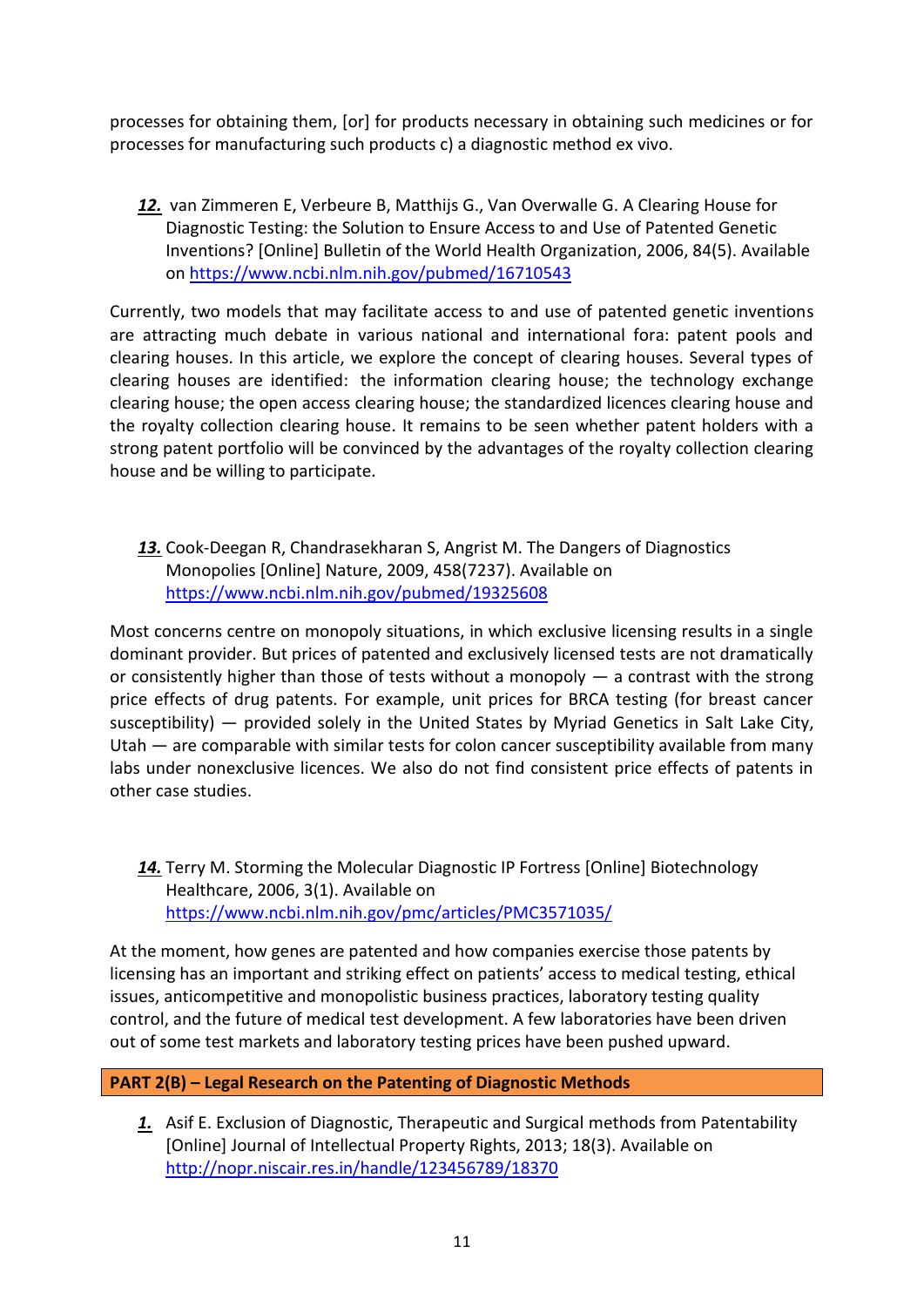There should be a detailed research oriented study with regard to the concept of exclusion from patentability of medical, surgical and therapeutic methods. […] The differing approaches of the developed and the developing countries in this regard can be understood and it will help in establishing a uniform and logical system of exclusions in the patent regime of medical, diagnostic and therapeutic methods, and above all the findings of the study will promote the larger idea of social welfare by advancing the concepts of affordability, accessibility and quality in the healthcare sector. At a time when developing countries benefit more from the exclusion clauses rather than the enabling ones, at least in the area of healthcare sector, the area needs expedient attention. […] It is indeed impossible to devise a common exclusion system in the patent regime with regard to the medical, diagnostic and therapeutic methods because of many political, economic and social factors.

*2.* Minssen T, Schwartz R. Separating Sheep from Goats: a European View on the Patent Eligibility of Biomedical Diagnostic Methods [Online] Journal of Law and the Biosciences, 2016; 3(2). Available on [https://academic.oup.com/jlb/article/3/2/365/1751248/Separating-sheep-from](https://academic.oup.com/jlb/article/3/2/365/1751248/Separating-sheep-from-goats-a-European-view-on-the)[goats-a-European-view-on-the](https://academic.oup.com/jlb/article/3/2/365/1751248/Separating-sheep-from-goats-a-European-view-on-the)

Significant differences in eligibility standards strain the operation of and cooperation among, the Trilateral Offices (USPTO, EPO, and the Japanese Patent Office, JPO) *inter alia* increasing the cost and complexity of obtaining triadic patent family protection in the life sciences.<sup>47</sup> They raise costs by threatening economies of scale, create uncertainty, and risk fragmenting the global delivery system for innovative medicinal products and diagnostics. They can also disrupt the existing balance among different forms of IP protection sought by technology innovators.

We believe that a more holistic application of the Supreme Court's patent-eligibility rationale would better support investment in biopharmaceutical innovation and the development of innovative treatments and precision medicine towards market approval. Such approach would go a long way towards assuring that differences among the world's patent law systems do not create unnecessary compliance costs ultimately borne by consumers of medical care.

*3.* Amos B, Miller A. Differing Diagnoses for European and US Patents [Online] Nature Biotechnology, 2017; 35(4). Available on [http://www.nature.com/nbt/journal/v35/n4/full/nbt.3839.html?WT.feed\\_name=sub](http://www.nature.com/nbt/journal/v35/n4/full/nbt.3839.html?WT.feed_name=subjects_business-and-industry) jects business-and-industry

In contrast to the situation in the United States, the European Patent Office (EPO) has not excluded diagnostic or prognostic methods from patentability. […] To obtain empirical data on this situation, we compared the fate of 31 Patent Cooperation Treaty (PCT) international patent applications published in 2013 that claimed diagnostic or prognostic methods and that entered both the European regional phase and the US national phase. […] As a control, we compared the fate of 20 PCTs published in 2008 that claimed diagnostic or prognostic methods and that entered both the European regional and US national phases and in which prosecution concluded before the 2012 Mayo decision. [..] Of the 20 pre-Mayo applications, eight counterpart applications were abandoned in both Europe and the United States, and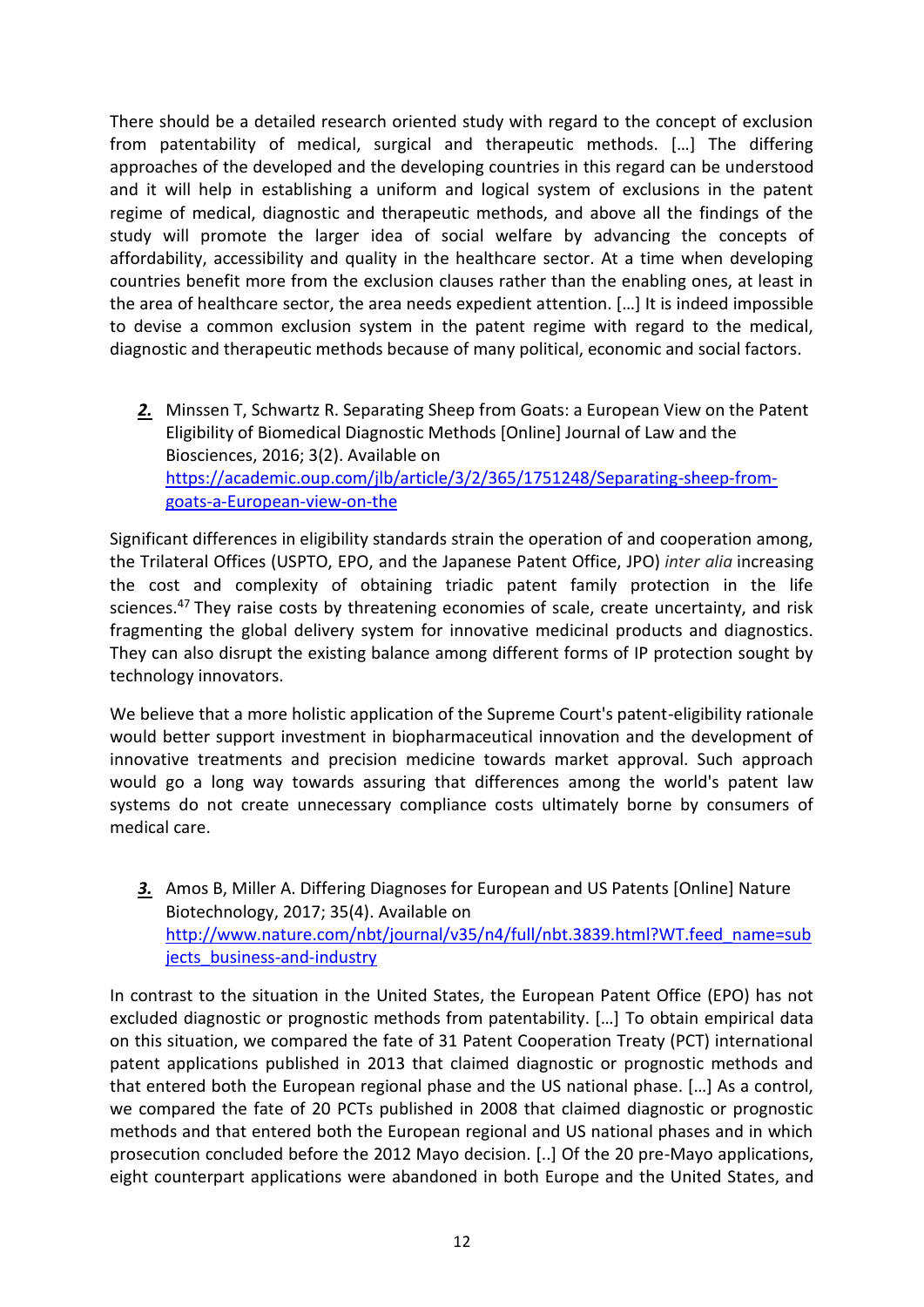four issued as patents in both jurisdictions. Of ten cases that were abandoned in the US, two had pre-Mayo rejections. Those wishing to protect intellectual property should strongly consider pursuing broad patent coverage in Europe.

*4.* Basheer S, Purohit S, Reddy P. Patent Exclusions that Promote Public Health Objectives [Online] SCP/15/3 Experts' Study on Exclusions from Patentable Subject Matter and Exception and Limitations to the Rights, 2011; Annex IV. Available on [www.wipo.int/meetings/en/doc\\_detials.jsp?doc\\_id=154817](http://www.wipo.int/meetings/en/doc_detials.jsp?doc_id=154817)

### *This Chapter gives an overview of legislation on exclusions per country including diagnostics.*

Amongst the various theories that exist today to explain the purport and rationale of the patent system, the most prevalent is the "incentive" or the "reward" theory. […] More importantly, the issues are technology specific, and evidence that patents may help in an investment heavy industry such as pharmaceuticals may not be readily transposable to industries such as Information Technology and semiconductors. Further, there is also the issue of developing and least developed countries that are net importers of technology. The question is whether patent regimes promote technology transfer to these countries or whether they effectively curb the potential growth that these countries might have experienced, had they had the freedom to imitate and learn; freedoms that many of the developed countries enjoyed in the pre-TRIPS era. For these countries, the potential use of patent eligibility exclusions is far more significant in driving national policy. […] This chapter seeks to evaluate the patent and public health interface from the point of view of ex-ante mechanisms i.e. ways in which countries have sought to limit the grant of patents to certain categories of subject matter in a bid to promote access to public health goods.

*5.* Thambisetty S. Legal Transplants in Patent Law: Why Utility is the New Industrial Applicability [Online] The Journal of Law, Science, and Technology, 2008; Working Paper No. 6. Available on <http://ssrn.com/abstract=1111966>

The patent application in Aeomica is remarkable because it lacks 'wet-lab experimentation' and is based on bioinformatics. […] A number of significant strands emerge from the decision of the Hearing Officer. First, the SSCS was clearly applied as a cumulative standard. Given that further experimentation would be required in order to verify the proposed uses of the gene, the disclosed use was not a substantial one. Even if it were accepted that the use of genes as diagnostics, and probes for further research, are common uses of gene sequences and therefore credible from the perspective of a person skilled in the art, the definitive role for such probes and diagnostics is not specific. Therefore, in order to be patentable a substantial, specific and credible use must be disclosed.

*6.* Wadlow C, Regulatory Data Protection under TRIPS Article 39(3) and Article 10 bis of the Paris Convention: Is there a Doctor in the House? [Online] Intellectual Property Quarterly, 2008. Available on [https://works.bepress.com/christopher\\_wadlow/1/](https://works.bepress.com/christopher_wadlow/1/)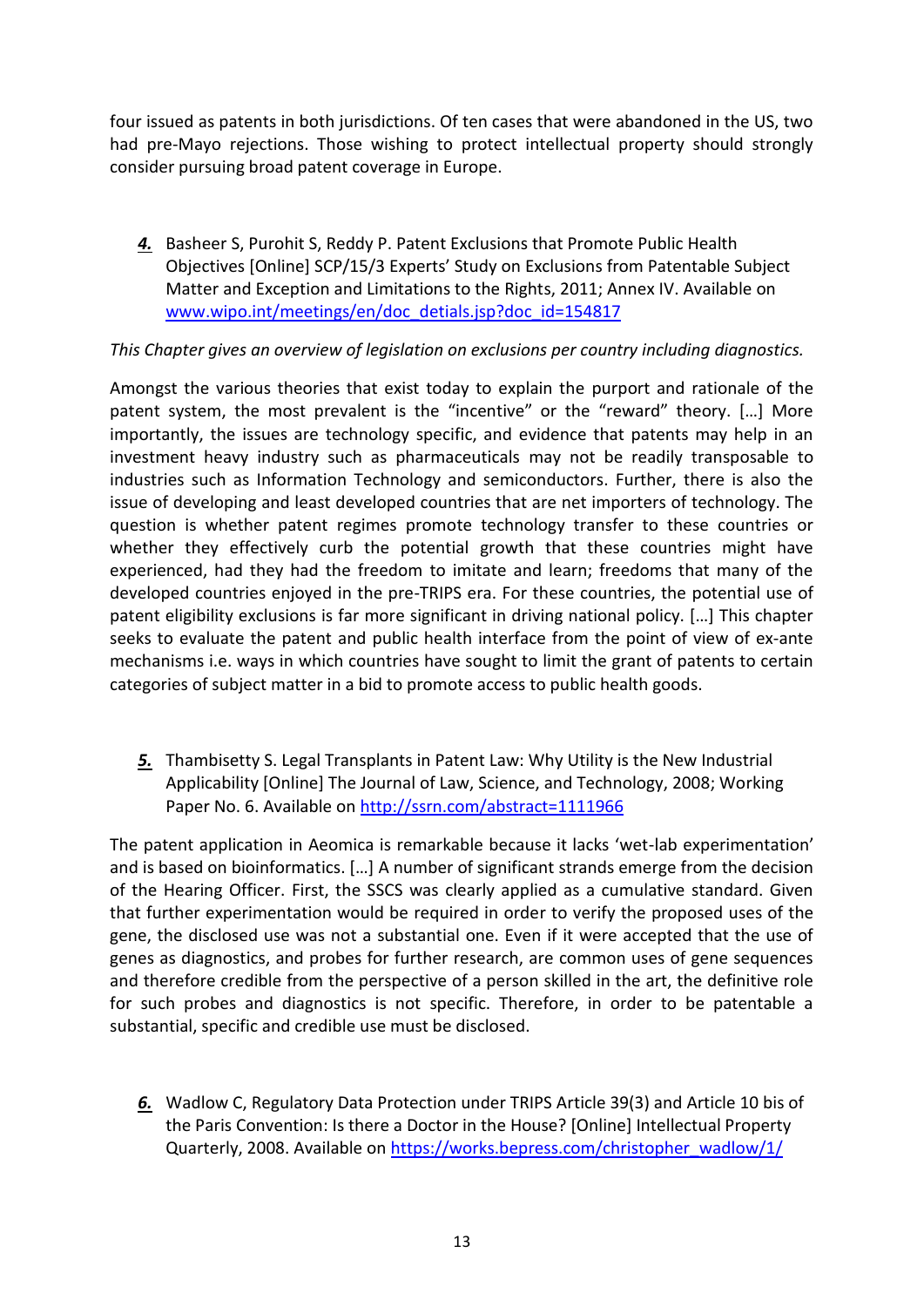The proposition that medicine cannot simultaneously be a profession, and an industry, is consistent with the treatment of the patentability of methods of diagnosis, surgery and therapy, which is the one area in which the explicit limitation of the Paris Convention to "industry and commerce" as (implicitly) opposed to the "professions" has historically been important. […] To return to the concept of "industry" in the Paris Convention, it is suggested that for the purposes of the Paris Convention the professional status of the person typically responsible for performing the procedure in question is indeed important. The exercise of one of the historic liberal professions is neither "industry", nor "commerce". That the methods and procedures of its practitioners in their capacity as such are not "industrially applicable" is not a fiction, but a fact, and as such they fall wholly outside the scope of the Paris Convention. It may be acknowledged that the trend of interpretation under the European Patent Convention is against this, but the European Patent Convention is a separate treaty, whose members and organs have no institutional competence, either individually or collectively, to issue binding reinterpretations of the Paris Convention.

*7.* Bostyn S. No Contact with the Human Body Please! Patentability of Diagnostic Method Inventions after G01/04. European Intellectual Property Review, 2007.

Are "diagnostic methods practised on the human or animal body" within the meaning of Art.52(4) EPC (diagnostic methods) only those methods containing all the procedural steps to be carried out when making a medical diagnosis, i.e. the examination phase involving the collection of relevant data, the comparison of the examination data thus obtained with the standard values, the finding of any significant deviation (a symptom) during that comparison and, finally, the attribution of the deviation to a particular clinical picture (the deductive medical decision phase), or is a claimed method a "diagnostic method" even if it only contains one procedural step that can be used for diagnostic purposes or relates to the diagnosis? […] The EBA itself was not capable of maintaining consistency in the dogmatic framework, when it held that diagnosis *stricto sensu,* as a mental activity, and consequently not technical, is not to be taken into consideration to determine whether all technical steps are performed on the human body. In the decision itself, the EBA suggests that the *stricto sensu* step might be of technical character, if practised by a machine. For patent practitioners drafting patent applications, careful drafting of patent claims will become even more important. The use of the wording "diagnostic method" is to be avoided if the method claimed is not a diagnostic method but relates to intermediate results. Use instead terminology such as "method of imaging", "method for observing", "method for determining", etc. Prior to start drafting claims, identify accurately the invention to be protected, and bring into mind steps I to IV which are typical for diagnostic methods. Also remember that it will not help to leave out an essential step of the invention, with a view to avoid falling within the ambit of Art.52(4) EPC. If the method claimed contains steps I to IV, and thus falls within the ambit of Art.52(4) EPC, clearly identify the technical steps which are performed on the human body. If not all technical steps of the method are performed on the human body, the method remains patentable subject-matter.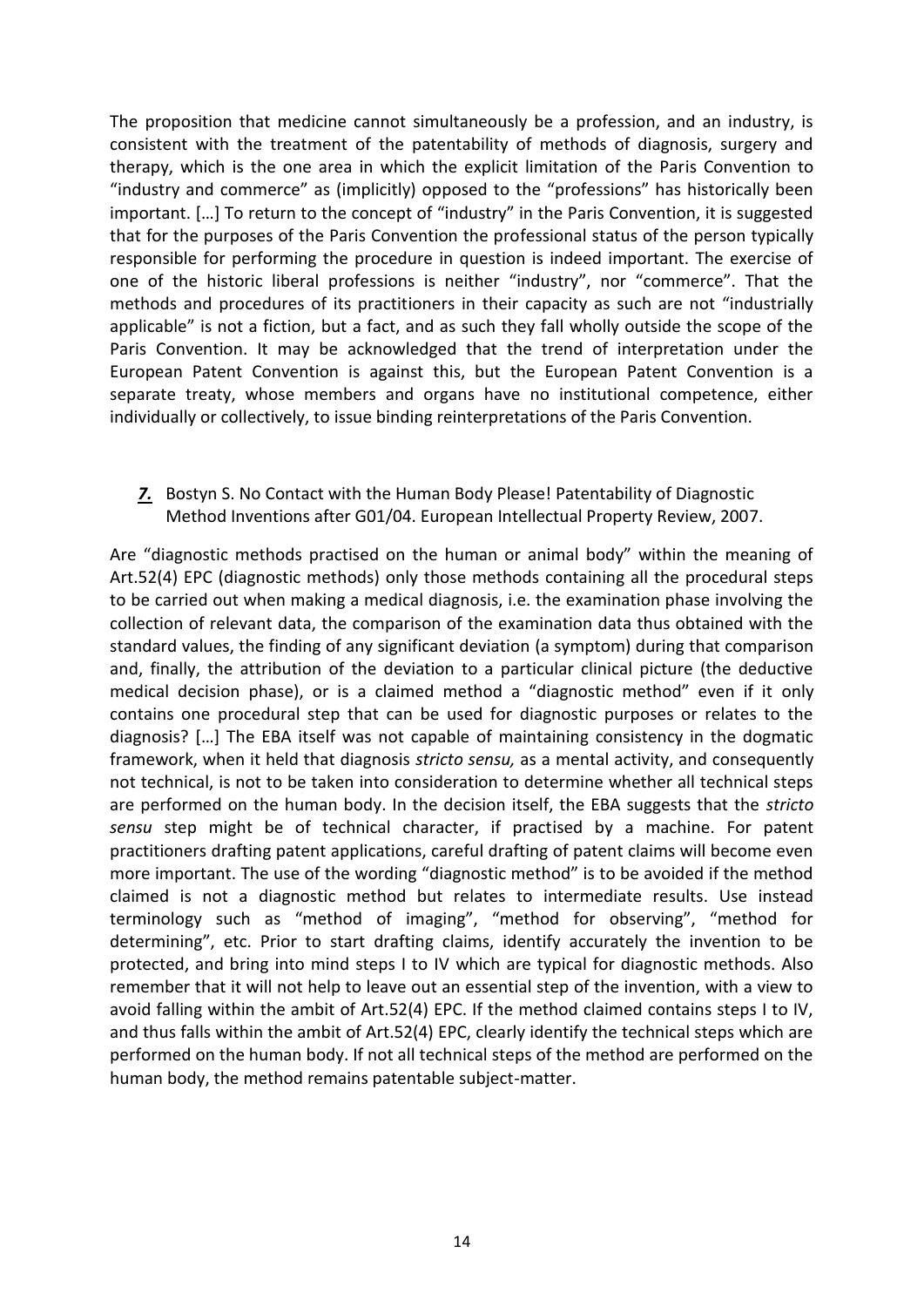*8.* Nellesen G, Francis T, Flanagan E. Drafting Claims with an Eye Towards Enforcing Patented Methods [Online] Journal of Intellectual Property Law & Practice, 2017; Not yet published. Available on <https://doi.org/10.1093/jiplp/jpx056>

Method claims with nature-based products are more likely to be patent eligible if they recite 'markedly different' characteristics from products in their natural form. Examiners look for differences such as manipulation with atypical instruments, transformations of form or unconventional steps that add 'significantly more' to a process and distinguish it from routine data gathering. […] The applicant combined the active steps of obtaining, detecting, determining and administering during prosecution to overcome a rejection based on lack of subject matter eligibility. […] Conventional methods, such as physical biopsies and fluoroscopy-based immunoassays, carry little patentable weight when method claims feature laws of nature and/or natural phenomena. Adding practical steps and coupling treatment steps with sampling and diagnosing steps can be effective for overcoming subject matter eligibility rejections, as shown above. These additions, however, can leave patent owners with divided-actor method claims where more than one actor is involved in performing the patented steps. […] To avoid divided-actor method claims, drafters can replace verbs with adjectives to minimize steps. For example, the following claim combines steps under the work of one actor: '*administering* chemotherapeutic X to a patient *determined* to have an allelic polymorphism …'. In contrast, a less preferable construction divides the same concept between two potentially different actors: '*determining* that a patient has an allelic polymorphism … and then *administering* chemotherapeutic X'.

*9.* Xu R. From Prometheus to Myriad to Classen, What a Messy Subject Matter: A Review on Recent Life Science Method Patent Cases [Online] Northwestern Journal of Technology and Intellectual Property, 2013; 11(2). Available on <http://scholarlycommons.law.northwestern.edu/njtip/vol11/iss2/8>

These recent decisions suggest that the courts are leaning toward a more liberal interpretation of the "transformative steps" and more lenient view of patent-eligible subject matter. It is still not clear what specific recited steps are the minimum requirements for patent-eligibility. Therefore, patent applicants would be well-advised to expound on all practical applications and physical steps in the method patent application that might be used to explain that the invention is a practical application but not an abstract idea. Below are several practice tips that might better facilitate patent applicants in securing their life science method patents: 1) Transformative Step 2) Machines 3) End Result Step 4) Warning Language 5) Purpose Language 6) Single Infringer 7) Reissue Application

*10.* Sterckx S, Cockbain J, Pennings G. Patenting Medical Diagnosis Methods in Europe: Stanford University and Time-Lapse Microscopy [Online] Reproductive BioMedicine Online, 2007; 34(2). Available on [http://www.rbmojournal.com/article/S1472-](http://www.rbmojournal.com/article/S1472-6483(16)30607-1/abstract) [6483\(16\)30607-1/abstract](http://www.rbmojournal.com/article/S1472-6483(16)30607-1/abstract)

Since the end of 2005, however, the position of EPO has been that diagnostic methods are patentable if the condition being diagnosed is incurable or is not a 'disease'. This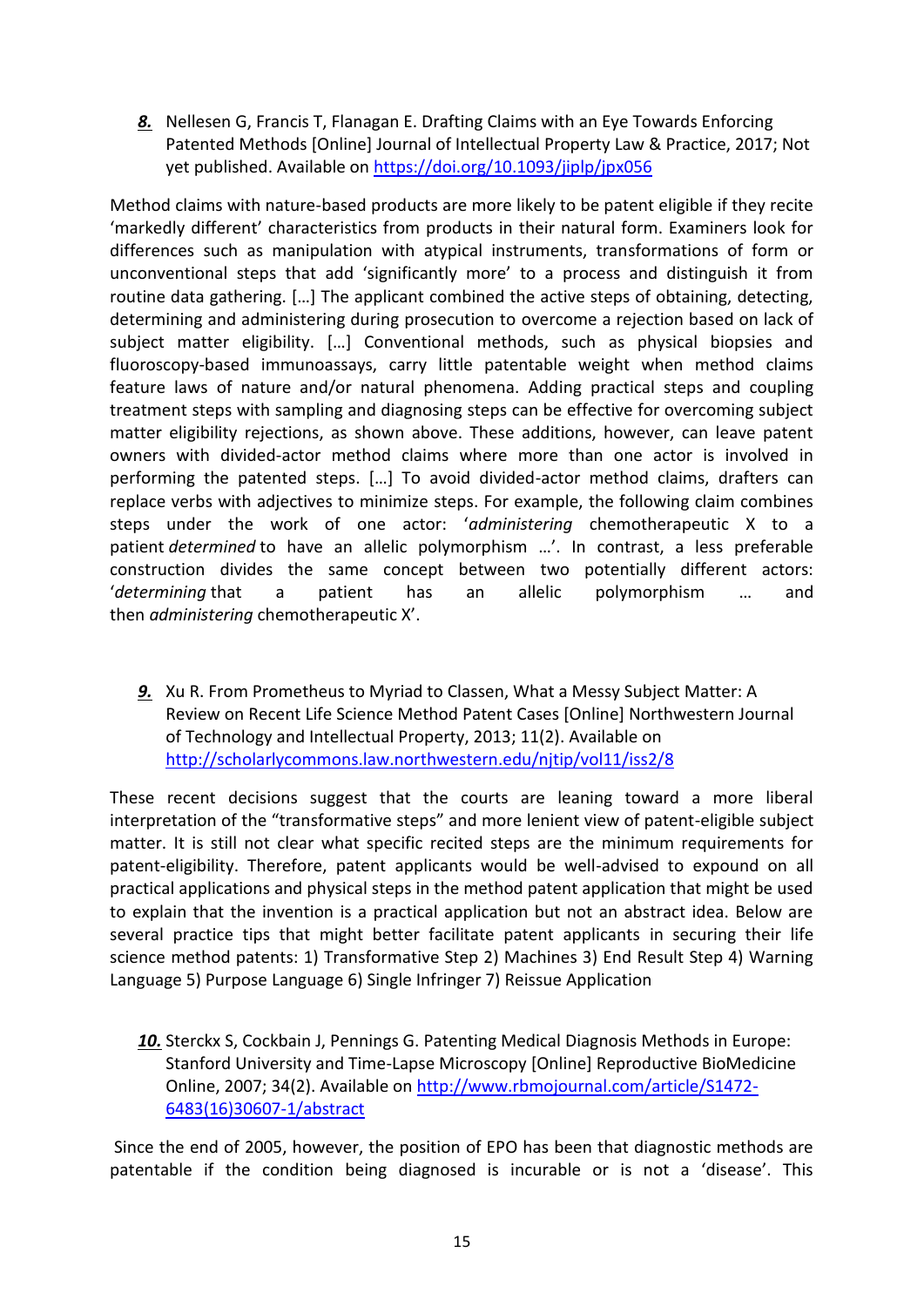interpretation of the law came about because questions were referred to the EPO's Enlarged Board of Appeal in proceedings which did not involve a public hearing and in which interested parties could only have a say by filing *amicus curiae* briefs, a procedure that we suspect is unfamiliar to most in the medical profession. In the event, most of the nine *amicus* briefs filed were filed by parties with an interest in the scope of patent-eligibility being as broad as possible and the curability and disease criteria seem to have been adopted with little discussion.

The purpose of Article 53(c) EPC is to allow physicians to carry out their professional duties without having to fear being sued for patent infringement. In opposing the Stanford University patent, and in appealing the Opposition Division decision, ESHRE et al. are seeking to ensure that this Article applies to all forms of medical diagnosis and not just to those concerning a curable disease.

### *11.* PatentWire. In or Out: Method of Treatment [Online] Available on [https://papers.ssrn.com/sol3/papers.cfm?abstract\\_id=2442801](https://papers.ssrn.com/sol3/papers.cfm?abstract_id=2442801)

Many a times the construction of claims decides the fate of in and out for patent protection. Claim(s) are thus rightly considered as the heart of a patent. Therefore, every word counts and decides the patentability of disclosed invention. This article gives examples of the so called Swiss clause in which a method claim is linguistically put as a product or as a clause not directed at the body.

### **PART 2(C) – Research on Companion Diagnostics**

<span id="page-15-1"></span>*1.* Beall R, Nickerson J, Kaplan W, Attaran A. Is Patent "Evergreening" Restricting Access to Medicine/Device Combination Products? [Online] PLoS ONE, 2016; 11(2). Available on <http://journals.plos.org/plosone/article?id=10.1371/journal.pone.0148939>

Unexpired device patents exist for 90 percent of the 49 medicine/device product combinations studied, and were the only sort of unexpired patent for 14 products. Overall, 55 percent of the 235 patents found by our study were device patents. Comparing the lastto-expire device patent to that of the last-to-expire active ingredient patent, the median additional years of patent protection afforded by device patents was 4.7 years (range: 1.3– 15.2 years). […] Incremental, patentable innovation in devices to extend the overall patent protection of medicine/device product combinations is very common. Whether this constitutes "evergreening" depends on whether these incremental innovations and the years of extra patent protection they confer are proportionately matched by therapeutic improvements in the standard of care, which is highly debatable.

<span id="page-15-0"></span>*2.* Satanove D. The Challenging Economics of the Companion Diagnostics Industry: a Compelling Case for Invigorated Patent Protection [Online] N.Y.U. Journal of Intellectual Property & Entertainment Law, 2016; 6(1). Available on <http://jipel.law.nyu.edu/vol-6-no-1-5-satanove/>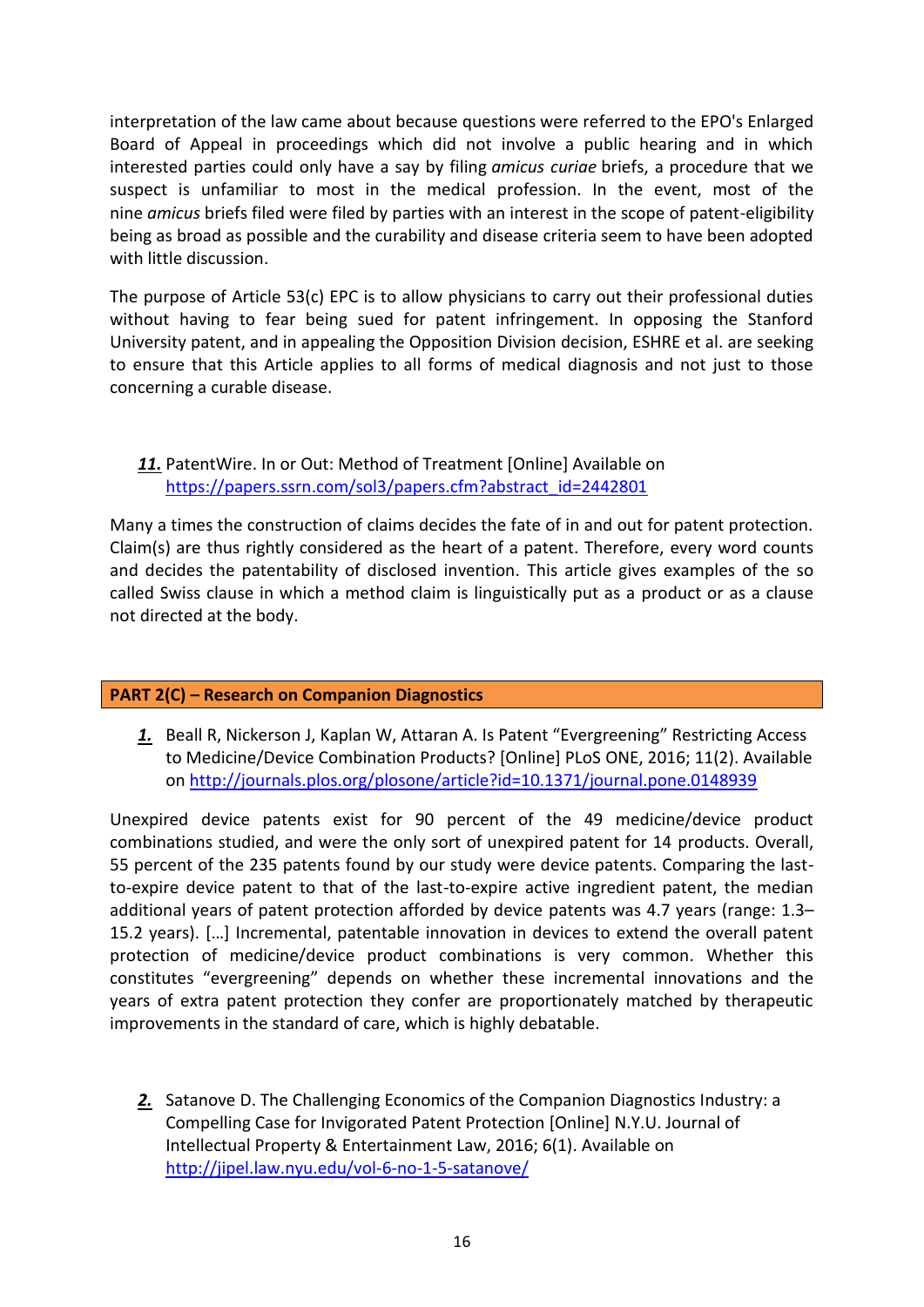Another concern is that greater patent protection in genetics-related research will interfere with research by academics and impede upstream experimental research. Again, this may well be a valid concern for standard genetic research, but in the context of CDx development, it is not. The CDx industry is made up of many private firms because of the substantial costs associated with development and commercialization. Empirical studies have also found that basic researchers follow a practice of ignoring patent infringement, while patent owners ignore enforcement against basic researchers so long as no one is engaged in commercial endeavors associated with the patent. […] Fear that increased patent protection will promote monopoly pricing over CDx tests is another valid concern, especially where payer reimbursement is not increased to match the savings of the CDx, and costs are shifted onto the consumer. Given that the costs of CDx development pale in comparison to therapeutics, however, the concern is arguably less warranted. And while no one wants to have to pay more for diagnostic testing, the CDx tests, as explained in Part I, can save consumers far greater costs in the long-run by preventing them from using up their insurance policies on treatments that prove to be ineffective.

<span id="page-16-0"></span>*3.* Agarwal A, Ressler D, Snyder G. The Current and Future State of Companion Diagnostics [Available] Pharmacogenomics and Personalized Medicine, 2015; 31(8). Available on <https://www.ncbi.nlm.nih.gov/pubmed/25897259>

Once the decision has been made to move forward with a companion diagnostic, drug developers face the quandary of who should pay to bring the companion diagnostic to market. While almost everyone can agree with the personalized medicine mantra of the right medicine at the right dose to the right patient at the right time, it is in the implementation details where interests start to diverge. While pharmaceutical companies are most interested in companion diagnostics that are theranostics and monitoring types of tests, payers appear to be more interested in [...] diagnostic tests that provide information on multiple potential treatment options in a therapeutic area. […] Given the high costs of many of the drugs with companion diagnostics, which can easily exceed \$100,000 per course of therapy, get- ting the optimal drug to a patient is more important than ever. With health care reform on a global basis pushing clinical provider payments based on patient outcomes rather than the number/type of clinical interventions, there is a significant upside to selecting the optimal drug based on diagnostic testing that compares similar therapeutics against one another. This is an area where the interests of payers and drug developers diverge. No drug developer wants a companion diagnostic that could potentially point to the prescription of a competitor's product. Companion diagnostic companies that often seek alliances with drug developers to defray the costs of developing a companion diagnostic will face the unenviable position of being caught in the middle of drug developers and payers. [...] One of the key indicators of the future viability of the entire companion diagnostic market is the robustness of the nancing environment for diagnostic and research tools companies.

*4.* Zhang C, Zhang Y. Maximizing the Commercial Value of Personalized Therapeutics and Companion Diagnostics [Online] Nature Biotechnology, 2013; 31(9). Available on <http://www.nature.com/nbt/journal/v31/n9/abs/nbt.2679.html>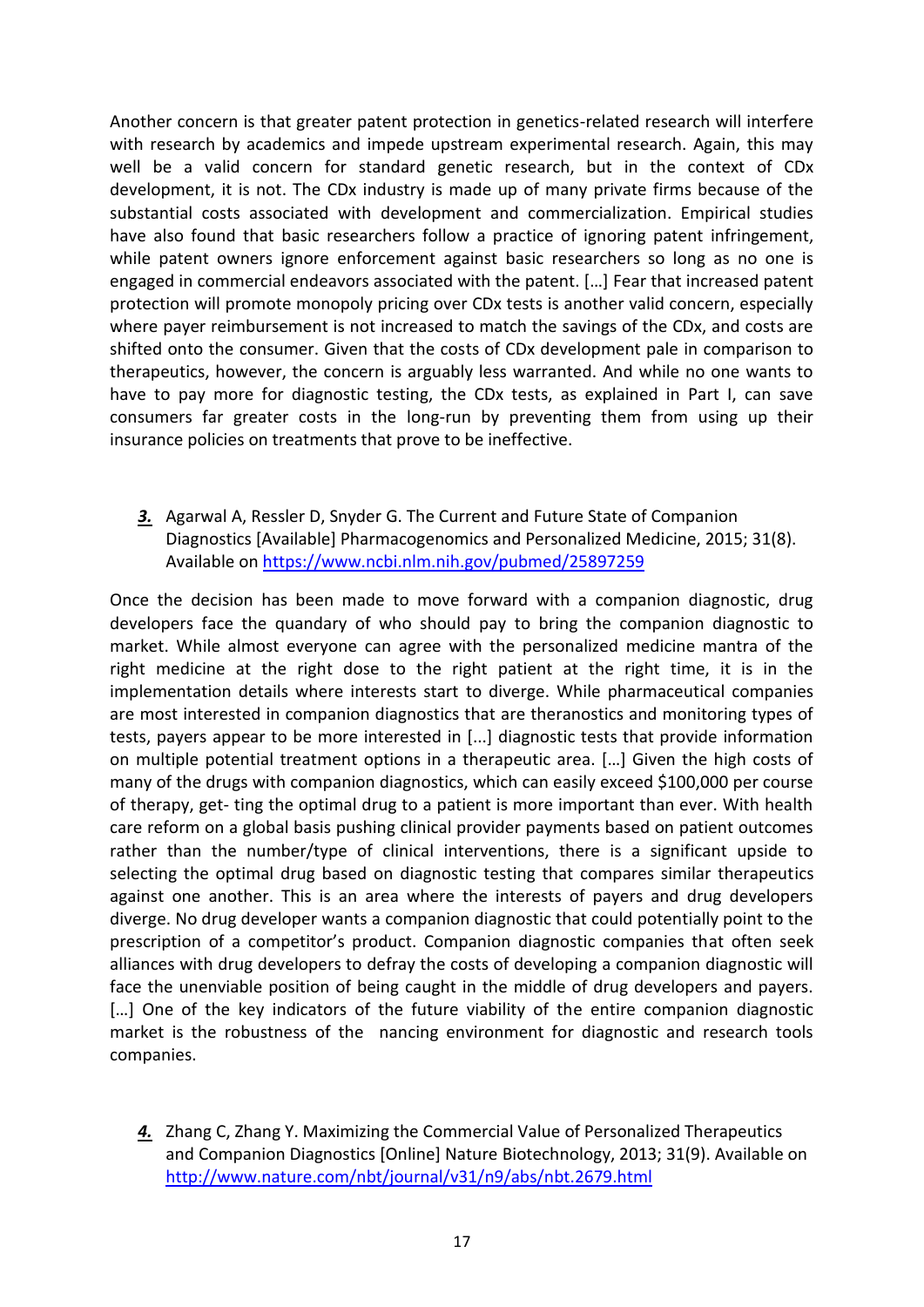Accordingly, to protect diagnostic- and treatment-related inventions, it is better to file patent applications styling claims as method-of-treatment claims incorporating the diagnostic procedure into the steps for administering the drugs to the patients. For example, a claim might be drafted as "a method of treating disease X comprising (i) determining that a patient has X profiling (that is, mutation, expression level or other parameters or combinations thereof ); and (ii) administering, on the basis of the deter- mination, a therapeutically effective amount of drug Y. […] Ideally, the evidence is based on human clinical studies. As applications for such method patents are typically filed at a later stage of drug-diagnostic co-development than are those for com- pound patents, the method patents typically expire a few years later as well. […]By interweaving the language of the patent claim with that of the drug labeling, the pharmaceutical and diagnostic partners could potentially prevent generic carve-out for a drug launched with companion diag- nostic test(s).

### **PART 2(D) – Research on Access to Gene-Based Molecular Diagnostics**

*1.* Carbone J, Richard Gold E, Sampat B, Chandrasekharan S, Knowles L, Angrist M, Cook-Deegan R. DNA Patents and Diagnostics: Not a Pretty Picture [Online] Nature Biotechnology, 2010; 28(8). Available on <https://www.ncbi.nlm.nih.gov/pmc/articles/PMC3026778/>

Patent incentives may induce investment in genetic diagnostics, but in none of the case studies did this lead to new availability of a test that was not already available, at least in part. This is in stark contrast with the role of patents in therapeutics and scientific instrument development, where the benefits attributable to private R&D and new products are much clearer. The case studies thus reinforce the wisdom of the nonexclusive norm for licensing genetic diagnostics, unless an unusual situation arises in which exclusivity is needed to get a product to market for the first time. […] Instead of recognizing this reality, some universities continue to seek broad patents regardless of subject matter and then license exclusively, enabling business models that impede competition in genetic testing. While the real risk of being successfully sued for patent infringement in DNA diagnostics may be low, a 2003 survey and recent case studies indicate that laboratory directors change their testing practices and clinicians avoid research areas in reaction to cease and desist letters. […] Changes to remedy problems with the system include the following: (1) a clear definition of research that should be exempt from patent infringement liability, (2) university leadership in promoting the alignment of technology transfer licensing practices with the broader university goal of dissemination coupled with (3) incentives to promote industry compliance and leadership on behalf of AUTM and BIO in recognizing problems and proposing constructive solutions. We also need (4) adequate funding to technology transfer offices to learn about and implement changing practices and (5) greater transparency in reporting patent holdings and licensing agreement terms.

*2.* Robertson A. The Role of DNA Patents in Genetic Test Innovation and Access [Online] Northwestern Journal of Technology and Intellectual Property, 2011; 9(7). Available on <http://scholarlycommons.law.northwestern.edu/njtip/vol9/iss7/2>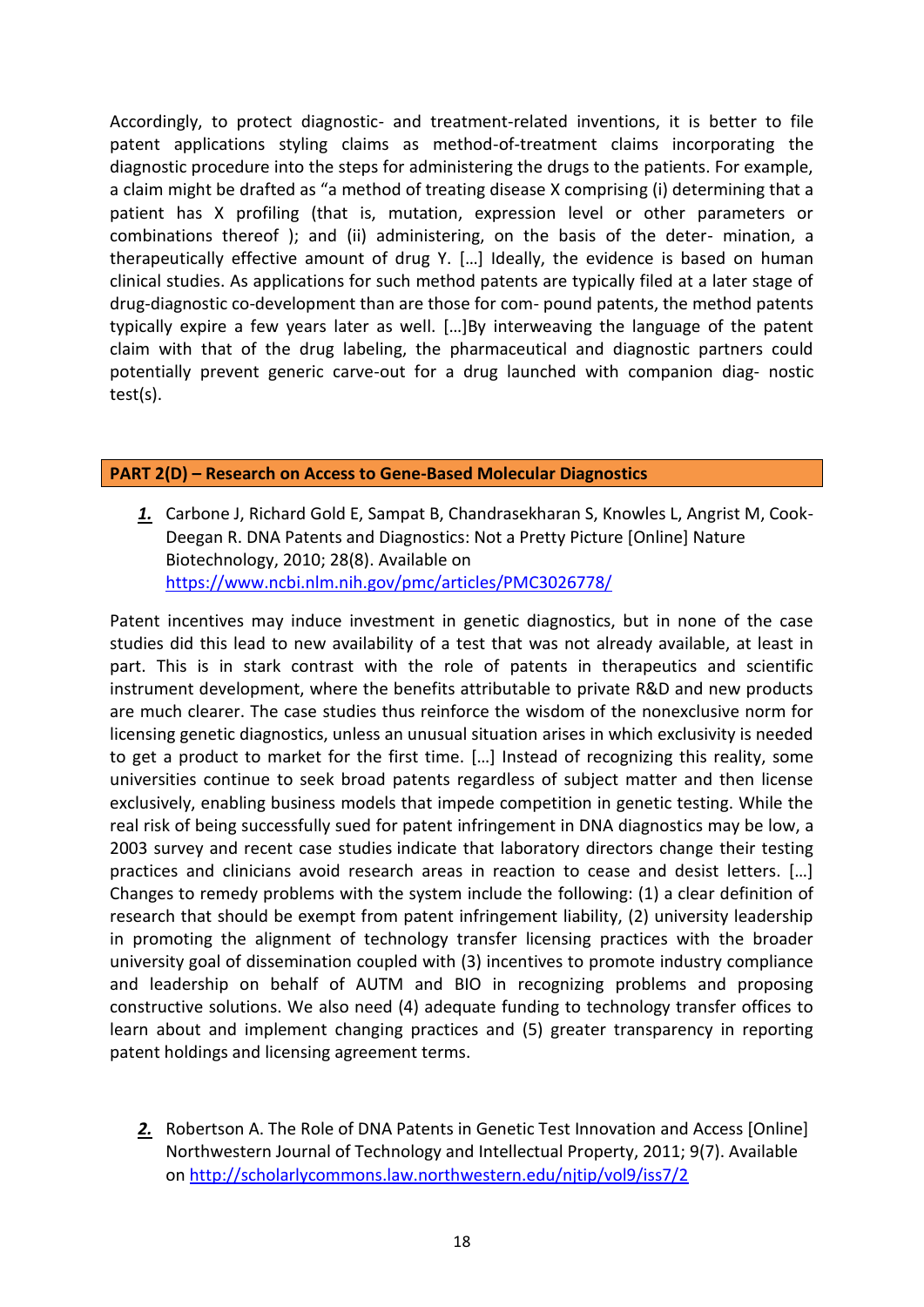DNA patents in particular raise several unique issues. DNA has an inherent duality, both as tangible material and intangible information, posing both practical and legal problems for gene patenting and patent enforcement. Further, the finite number of genes within the human genome—approximately 23,000—makes it difficult (if not impossible) to "invent around" a genetic patent in order to create an equivalent, but non- infringing invention. In addition, inventions such as genetic diagnostics could involve multiple patents or licensing agreements, giving rise to concerns of a "patent thicket" or "anti-commons effect," requiring multiple licensing agreements that potentially increase the costs of genetic tests. […] Gene patents directly prevent doctors from testing for various diseases, leaving patients no longer in control of their own bodies. […] Lori Andrews, Professor at Chicago-Kent College of Law, describes this loss of control as if "the first surgeon who took a kidney out of your body then patented the kidney." […] [T]he costs involved in the development of genetic testing, in terms of both R&D and obtaining marketing approval, are much lower than that of drug development. Likewise, the market for genetic tests is growing rapidly, with significant support from the federal government. While downstream patents may help competition in the genetic testing market, upstream patents on DNA sequences can actually hinder innovation and can limit patient access to quality testing due to exclusive licensing practices. These considerations suggest that not only are DNA sequence patents not required for innovation in the development of gene-based molecular diagnostics, but also they actually hinder the advancement and clinical adoption of personalized medicine.

*3.* Huang K & Murray F. Does Patent Strategy Shape the Long-run Supply of Public Knowledge? Evidence from Human Genetics [Online] Academy of Management Journal, 2009; 52(6). Available on<http://amj.aom.org/content/52/6/1193.short>

This paper provides the first large-scale systematic evidence of the impact of patenting on the long-run supply of public (published) knowledge in human genetics. Prior researchers who consider these questions typically take a narrow perspective. […] The notion that the negative impact of gene patents is due to patent enforcement is supported by our key result – the impact of patents on long-run public knowledge is increasing in the scope of patents. This evidence shows that it is strong enforcement of broader patents or the probability of strong patent enforcement that drives the dampening effect of patent grant on public knowledge production. […] [W]hile ownership concentration is an important source of competitive advantage for owners of the patent portfolio, fragmentation is more problematic for follow-on contributors to the public knowledge stream presumably because of the complexities and increasing costs of navigating and negotiating with many patent assignees in a fragmented patent thicket. […] [W]e also find that the negative effect of patents on follow-on public knowledge production is greatest for genes closely linked to human disease i.e. that are more immediately useful and with greater commercial potential.

*<sup>4.</sup>* Kieran S, Loescher LJ, Lim KH. The Role of Financial Factors in Acceptance of Clinical BRCA Genetic Testing [Online] Genetic Testing, 2007; 11(1). Available on <https://www.ncbi.nlm.nih.gov/pubmed/17394399>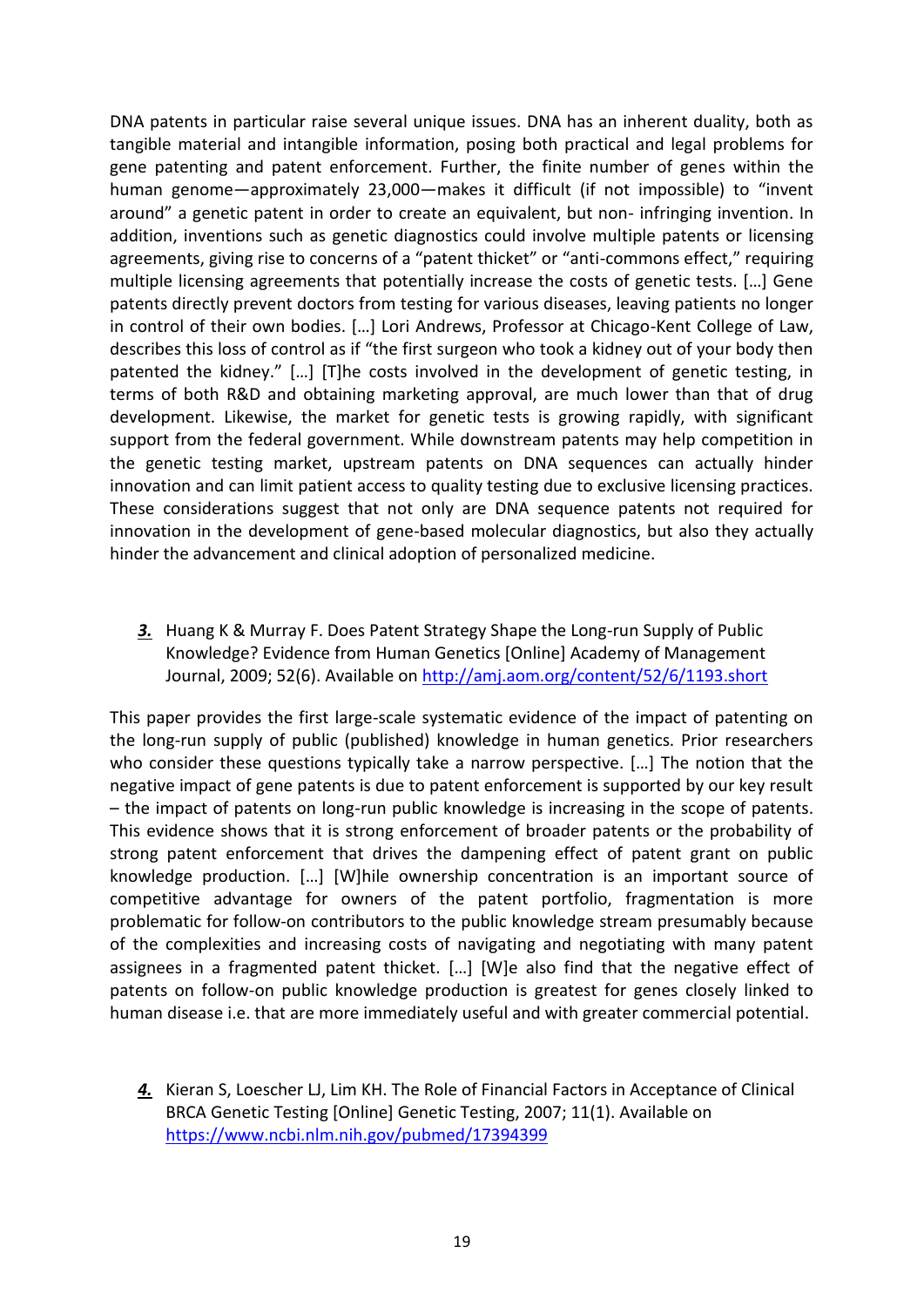While price can be prohibitive, it is unclear the extent to which this effect is a result of DNA patents. Studies conducted in the past few years have shown that between 19% and 74% of at-risk individuals who could benefit from *BRCA* testing are not being tested. In these studies, the out-of-pocket costs to individual patients were reduced considerably for those who have health plans. However, of the women who were eligible for testing and whose costs were covered—either through their insurance companies or through programs offered by Myriad—only 70% of them have had the *BRCA* test. If price was the only consideration, presumably a higher percentage of women would have undergone testing. Regardless, price certainly had some effect, because only 22% of out-of-pocket payers chose to get the test performed.

*5.* Merz JF, Kriss AG, Leonard D, Cho MF. Diagnostic Testing Fails the Test: The Pitfalls of Patents are Illustrated by the Case of Haemochromatosis [Online] Nature, 2008; 415(6872). Available on<https://www.ncbi.nlm.nih.gov/pmc/articles/PMC2220021/>

The hemochromatosis case study can demonstrate how a gene patent, when enforced, can serve to stifle or hinder human genetics research. Despite this example, however, several surveys and case studies indicate that many researchers would pursue the third option choose to ignore, not inquire, or remain unaware of the intellectual property status of many of the genes being studied. This can be attributed to a number of factors: for example, the decision not to enforce gene patents by patent holders or the assumption that fundamental research is exempt under U.S. patent law. In a 2005 survey of U.S. genetics researchers conducted by the National Academy of Sciences and John Walsh, a large majority of scientists failed to even consider whether the genes they were researching were covered by a patent. Commonly, researchers assumed that any potentially infringing activity in which they were engaged was allowed under the "experimental use exemption," which grants infringers the right to use a patented invention for research and non-commercial purposes.

However, in the landmark case *Madey v. Duke University*, the Federal Circuit made clear that the experimental use exemption was not applicable to certain academic research. The case centered on a former Duke University professor who sued the university for patent infringement when, after he left, it continued to use equipment that he had patented. The lower court held that the university could not be liable for patent infringement, because its uses were "solely for research, academic, or experimental purposes." However, the federal court found that research that is part of the "legitimate business" of the university is not exempt from patent liability "regardless of commercial implications" or lack thereof. In short, any researcher studying a patented gene, whether or not aware that he or she is infringing, is in violation of the patent-holder's rights.

*6.* Fore Jr J, Wiechers I, Cook-Deegan R. The Effects of Business Practices, Licensing and Intellectual Property and Development and Dissemination of the Polymerase Chain Reaction: Case Study [Online] Journal of Biomedical Discovery and Collaboration, 2006; 1(7). Available on <https://www.ncbi.nlm.nih.gov/pmc/articles/PMC1523369/>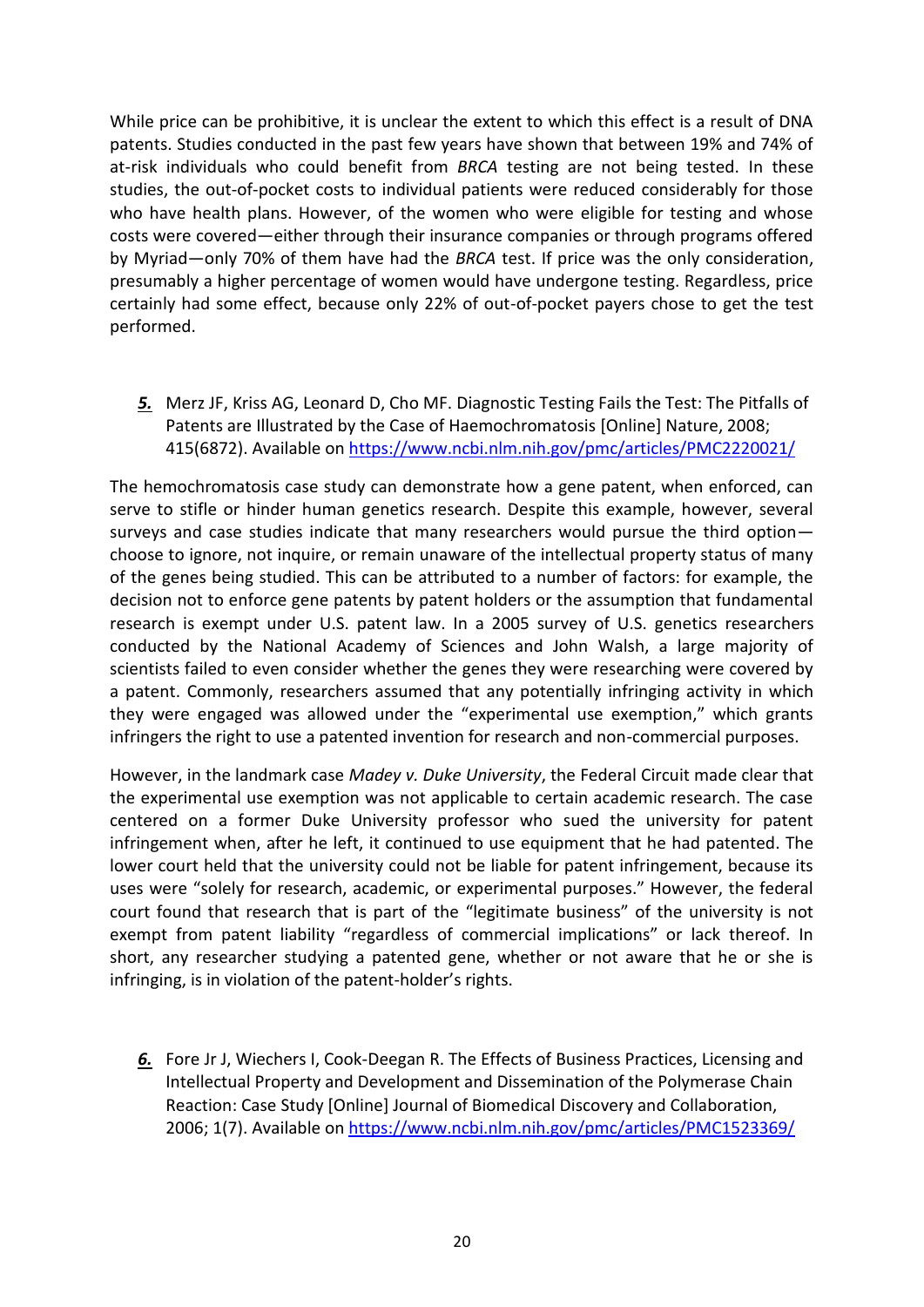Despite the heavy patent protection and rigid licensing schemes, PCR seems to have disseminated so widely because of the practices of the corporate entities which have controlled these patents, namely through the use of business partnerships and broad corporate licensing, adaptive licensing strategies, and a "rational forbearance" from suing researchers for patent infringement. While far from definitive, our analysis seems to suggest that, at least in the case of PCR, patenting of genomic research tools need not impede their dissemination, if the technology is made available through appropriate business practices.

*7.* U.S.A. Secretary's Advisory Committee on Genetics, Health, and Society. Gene Patents and Licensing Practices and Their Impact on Patient Access To Genetic Tests, April 2010. Available on [https://repository.library.georgetown.edu/bitstream/handle/10822/515456/SACGHS](https://repository.library.georgetown.edu/bitstream/handle/10822/515456/SACGHS_Final_Gene_Patents_Report_April2010.pdf?sequence=1&isAllowed=y) Final Gene Patents Report April2010.pdf?sequence=1&isAllowed=y

[T]he prospect of patent protection of a genetic research discovery does not play a significant role in motivating scientists to conduct genetic research. Scientists typically are driven instead by factors such as the desire to advance understanding, the hope of improving patient care through new discoveries, and concerns for their own career advancement. Although the prospect of patent protection does not significantly motivate individual scientists to conduct genetics research, this prospect does stimulate some private investment in basic genetic research. Nevertheless, the Federal Government is likely the major funder of basic genetic research. […] Where patents and licensing practices have created a sole provider of a genetic test, patient access to those tests has suffered in a number of ways. First, patients are unable to obtain insurance-covered access to a sole provider's test when the provider does not accept the patient's insurance. The report provides a lot of examples in the U.S.A. […] The most robust method for assuring quality in laboratory testing is through the comparison of results obtained on samples shared between different labs. Moreover, the presence of multiple laboratories offering competing genetic testing for the same condition can also lead to improvements in the overall quality of testing through innovation in developing novel and more thorough techniques of testing. Neither sample sharing nor competition is possible when an exclusive-rights holder prevents others from providing testing. As a result, significant concerns about the quality of a genetic test arise when it is provided by a patent-protected sole provider.

Resting on the underlying assumption that patents on human genes were acceptable, the report recommended that diagnostic (but not therapeutic) genetic tests, be exempted from patent infringement, along with a research use exemption. Exempting diagnostic patents from infringement while still recognizing that diagnostic gene patents could exist was greeted with controversy at the time, especially considering that the case studies that accompanied the report showed mixed evidence of harm to patients as a result of gene patents.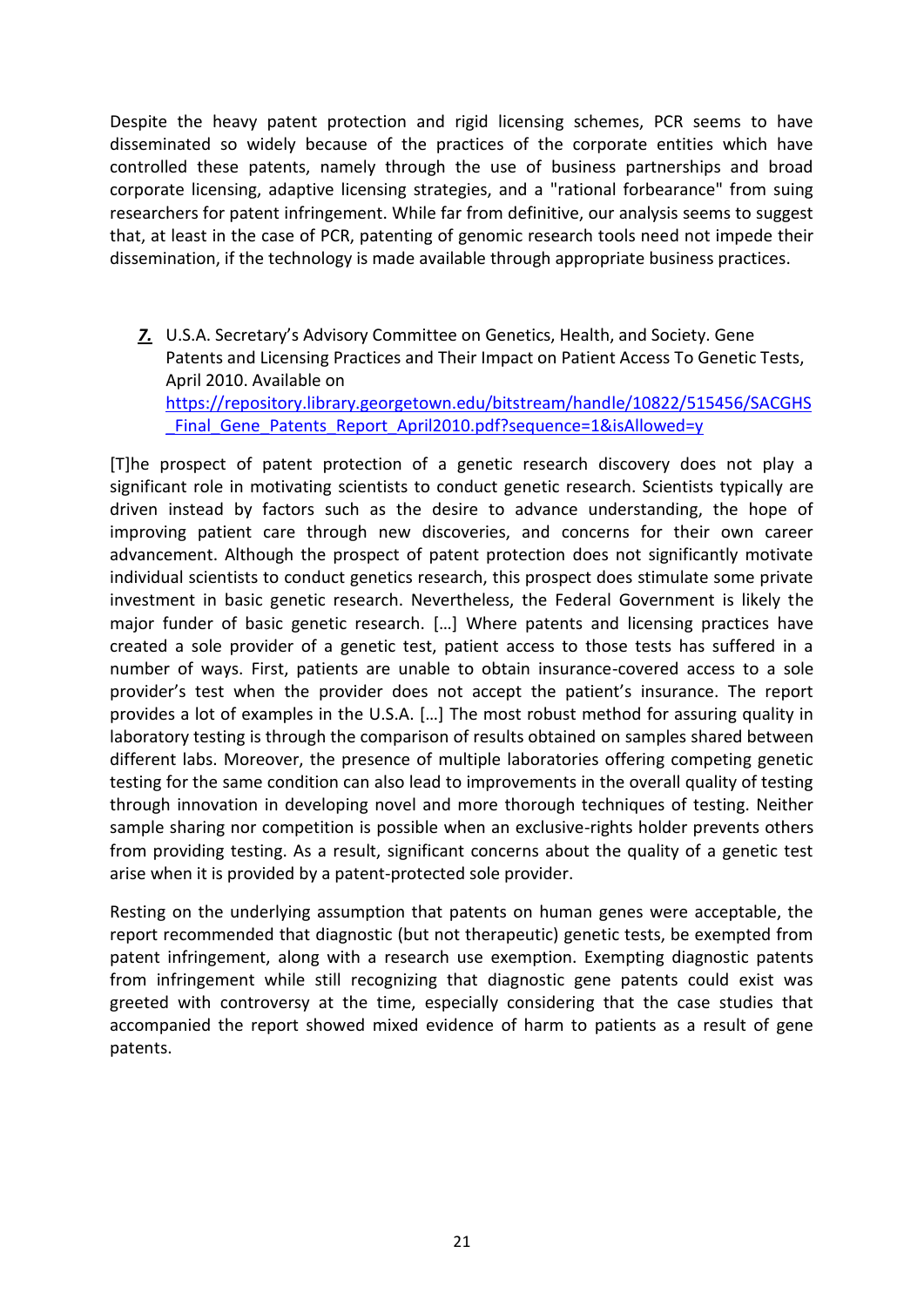<span id="page-21-0"></span>*8.* Hawkins N. The Impact of Human Gene Patents on Genetic Testing in the UK [Online] Genetic Medicine, 2012, 13(4). Available on <https://www.ncbi.nlm.nih.gov/pmc/articles/PMC3319650/>

The study found that, despite the potential for gene patents to have significant negative consequences for genetic testing, in fact, human gene patents have little or no impact on practice for those developing genetic tests in the public sector in the UK. This is not because patents are managed optimally; rather, gene patents are essentially ignored. This paper reports the factors that motivate this behavior. At least insofar as there seems to be no apparent problem of lack of patient access, there is no significant public health problem.

### **PART 2(E) – Legal Research on Patenting Gene-Based Molecular Diagnostics**

*1.* Nicol D. Navigating the Molecular Diagnostic Patent Landscape [Online] Expert Opinion on Therapeutic Patents, 2008; 18(5) Available on <http://www.tandfonline.com/doi/abs/10.1517/13543776.18.5.461>

[C]urrently it is not the norm for researchers and clinicians operating in the public sector to be exposed to aggressive patent enforcement actions, nor is such a norm likely to emerge in the near future (recognizing that isolated instances of such enforcement actions probably will continue to occur). But a different response might be expected where users are primarily profitdriven. In such circumstances, patent-holders are far less likely to be willing to forego patent licensing revenue. […] It should be recognized that, at the very least, mechanisms need to be put in place to streamline licensing negotiations and agreements for the benefit of patent-holders and users. […] Patent pooling is one strategy that should be considered. [...] The use of clearing-house mechanisms should also be explored as a means of reducing the transaction costs in licensing gene and related patents in the molecular diagnostic sector.

*2.* Huys I, Van Overwalle G, Matthijs G. Gene and Genetic Diagnostic Method Patent Claims: A Comparison under Current European and US Patent Law [Online] European Journal of Human Genetics, 2011; 19(10) Available on <https://www.ncbi.nlm.nih.gov/pubmed/21654725>

With respect to genes, the ruling in the AMP versus USPTO decision, classifying an 'isolated' gene as a product of nature, clearly differs from the statutory text of the EPC, holding a gene patentable if isolated from its natural environment. With respect to methods, genetic diagnostic method claims did not survive the machine-or-transformation test in AMP versus USPTO and were regarded as laws of nature, hence unpatentable. In Europe, such methods are in principle not excluded from patentability.

Although it is very unlikely that the AMP versus USPTO decision will influence European patent law and practice, it is interesting to look at the possible outcome of the Supreme Court's machine-or- transformation test in Bilski versus Kappos when applied in Europe.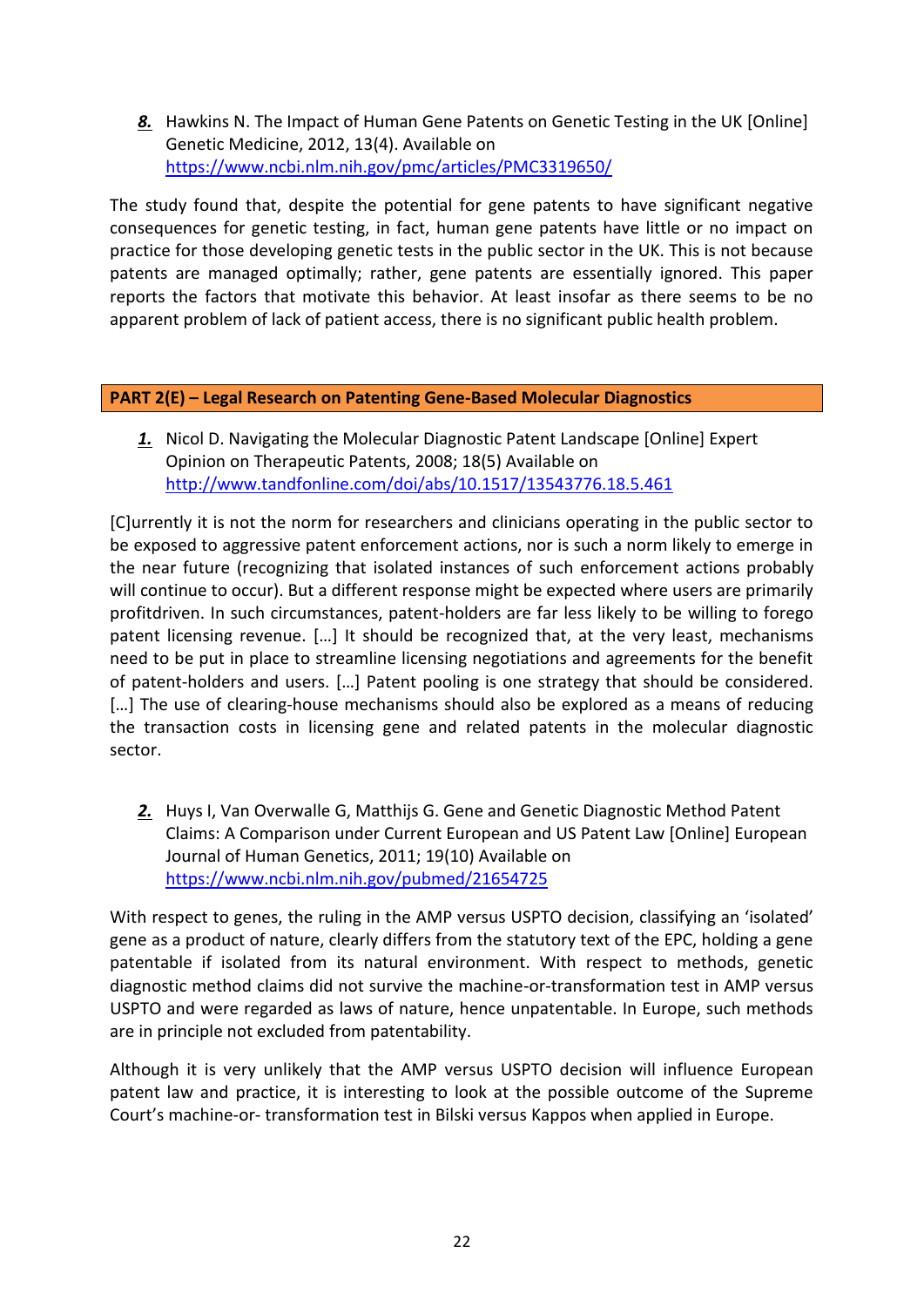*3.* Fowler C. Ending Genetic Monopolies: How the TRIPS Agreement's Failure to Exclude Gene Patents Thwarts Innovation and Hurts Consumers Worldwide [Online] American University International Law Review, 2010; 25(5). Available on <http://digitalcommons.wcl.american.edu/auilr/vol25/iss5/7/>

Myriad's exclusive patent has been troublesome for patients. Women who have had or would like to have Myriad's diagnostic test may face significant roadblocks to their future health. Similarly, women seeking second opinions of Myriad's test results have been unable to obtain them because, until recently, Myriad held exclusive rights to both the genes and the screening tests. […] Independent and follow-on research is negatively affected by genetic patenting. […] Furthermore, researchers have little incentive to conduct important follow-on research or develop more effective and comprehensive diagnostic tests because exclusive patents limit their ability to actually conduct the new tests, let alone market them to turn a profit. […] The Myraiad Genetics example clearly illuminates the problems caused by these inadequacies. It is necessary for the WTO to develop clear and definitive regulations in order to avoid such disparities between Member States. The TRIPS Agreement must be amended to explicitly exclude genes and natural or unmodified genetic sequences as patentable subject matter under Article 27(1). If TRIPS is not amended, the WTO should draft guidelines to encourage the interpretation of the Agreement to exclude gene patents or mandate compulsory licensing of genes.

*4.* Driehaus J. Patent Landscape in Molecular Diagnostics in Storz U. Intellectual Property Issues. Springer Briefs in Technology Patents, 2012.

### *This article gives the most comprehensive overview of PCR patents*

According to latest figures the molecular diagnostic market in the US alone is worth about \$2.9 billion with a predicted annual growth of 15% until 2015 resulting in a volume of \$6.2 billion. Specifically, potential is seen in genomic diagnostics due to the now readily available next generation sequencing techniques for sequencing of individual cancer genomes. Thus, this chapter gives an overview of the patent landscape in molecular diagnostics, and discusses issues of patentability with respect to the different technologies and compounds used therein. […] In general, a patent which claims a physical entity per se (e.g., in the chemical field: a compound X), confers absolute protection upon such physical entity; that is, wherever it exists and whatever its context, and therefore for all its uses, whether known or unknown (decision G 2/88, OJ EPO 1990, 93, point five of the reasons). This means that the indication of the use, purpose or function in a product claim is normally not seen as having a limiting effect on the scope of protection.

*5.* Ku D. The Patentability of the Crispr-Cas9 Genome Editing Tool [Online] Chicago-Kent Journal of Intellectual Property, 2017; 16(2). Available on <http://scholarship.kentlaw.iit.edu/ckjip/vol16/iss2/8/>

CRISPR patents will most likely be raised under 35 U.S.C. §102 ("§102") for lack of novelty or under 35 U.S.C. §103 ("§103") for obviousness. However, this paper will only evaluate the CRISPR technology under a hypothetical 35 U.S.C. §101 dispute challenging patent- eligible subject matter. […] Although the type II CRISPR system itself is a natural phenomenon, and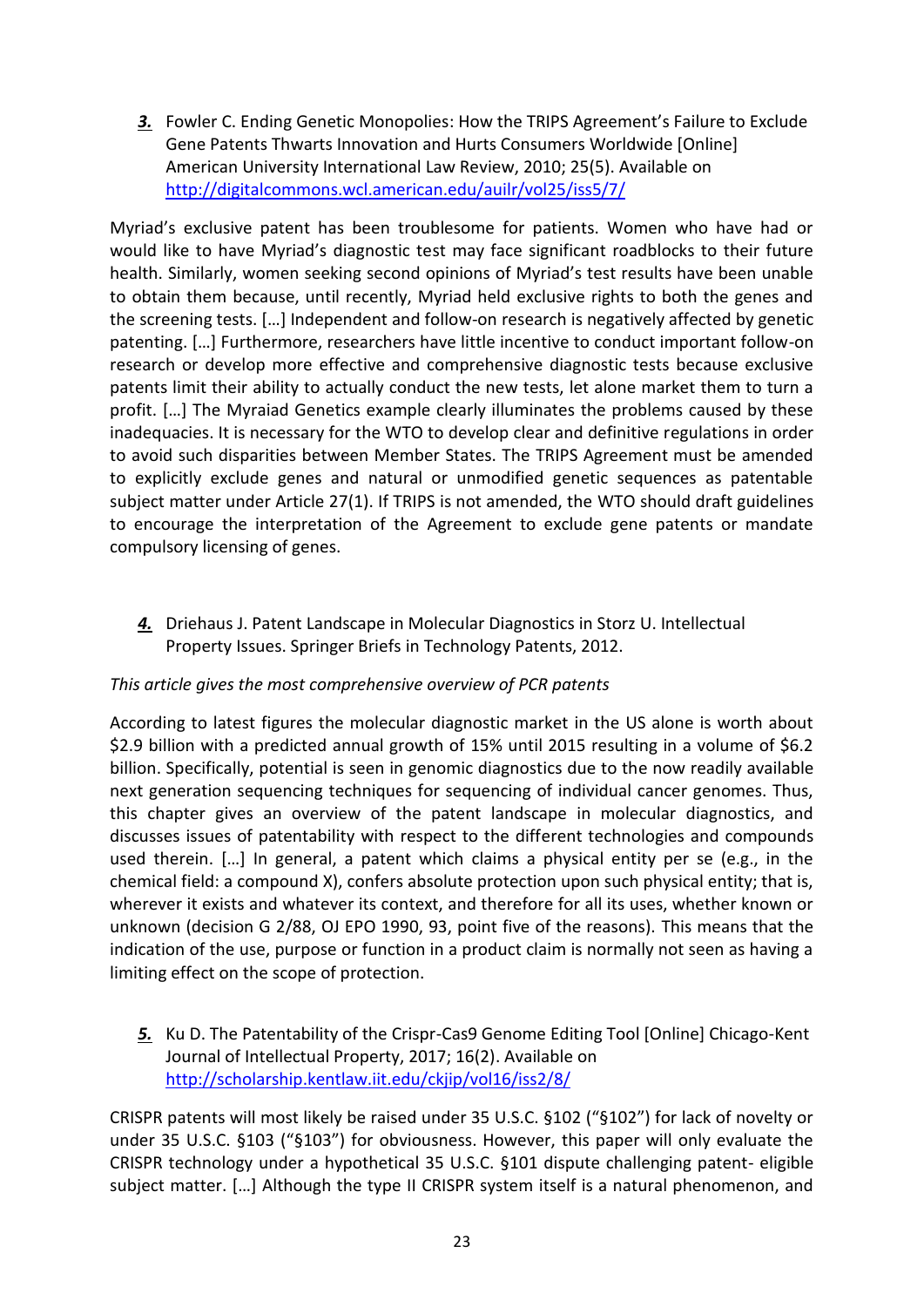the individual components of the claimed CRISPR system can be found in nature, the claimed system as a whole is not naturally found in prokaryotes or eukaryotes. A court that finds the patent claim at issue to not be directed to a patent ineligible judicial exception will stop the eligibility inquiry here, and hold that the claim covering the CRISPR system is patent eligible subject matter under §101. […] future invalidity disputes over genome editing patents will most likely focus on §102 (novelty) and §103 (obviousness) issues rather than §101 issues.

*6.* Paradise J, Andrews L, Holbbrook T. Patents on Human Genes: An Analysis of Scope and Claims [Online] Science, 2005; 307(5715). Available on <http://science.sciencemag.org/content/307/5715>

To gain an understanding of whether the claims contained within issued patents covering human genetic material meet the existing statutory requirements under U.S. patent law, we undertook a multiyear project overseen by an advisory board that included two geneticists, two consumer advocates, and the head of an organization that runs a nonprofit tissue bank. [...] We used the term "human gene patent" to include not only patents on complete human gene sequences, but patents that cover any human genetic material, such as mutations in a gene, or diagnostic methods that utilize human genetic material that would effectively preclude the use of that material by others. [… ]We found that 38% of claims were problematic (see table). Some claims had multiple problems, resulting in 677 cumulative problems within the 448 problematic claims. Of the 677 total problems identified, written description and enablement/utility problems were the most frequent. Many patents claimed far more than what the inventor actually discovered. Some applicants took advantage of the redundancy of the genetic code by, for example, claiming the sequence of a protein within a patent and then also asserting rights over all of the DNA sequences that encode for that protein without describing those DNA sequences. […] We also found patent claims that suffered from one or more problems but were saved from being classified as problematic by the drafting language. For example, one claim reads, "(t)he method of claim 1, 2, or 3, wherein the method further comprises amplifying the sequence-altered PAH DNA by use of the polymerase chain reaction (PCR)." Two of the three referenced claims were problematic. Claim 1 had written description, enablement/utility, and novelty/nonobviousness problems and claim 3 had enablement/utility problems. Project personnel concluded that this claim was not problematic, however, because it referenced claim 2, which contained no problems with any of the established categories. This language may create a chilling effect on researchers who want to use methods listed in claims 1 and 3 of the patent, but do not realize that the patent is open to challenge as not validly covering those methods.

*7.* Jamison M. Patent Harmonization in Biotechnology: Towards International Reconciliation of the Gene Patent Debate [Online] Chicago Journal of International Law, 2015; 15(2) Available on <http://chicagounbound.uchicago.edu/cjil/vol15/iss2/9>

While substantive harmonization of patent regimes may be difficult and years away, independent licensing agreements offer a realistic possibility for tempering the restrictive practices of patent holders and helping to facilitate greater uniformity in patent regimes. More extensive and coordinated use of voluntary licensing would provide a degree of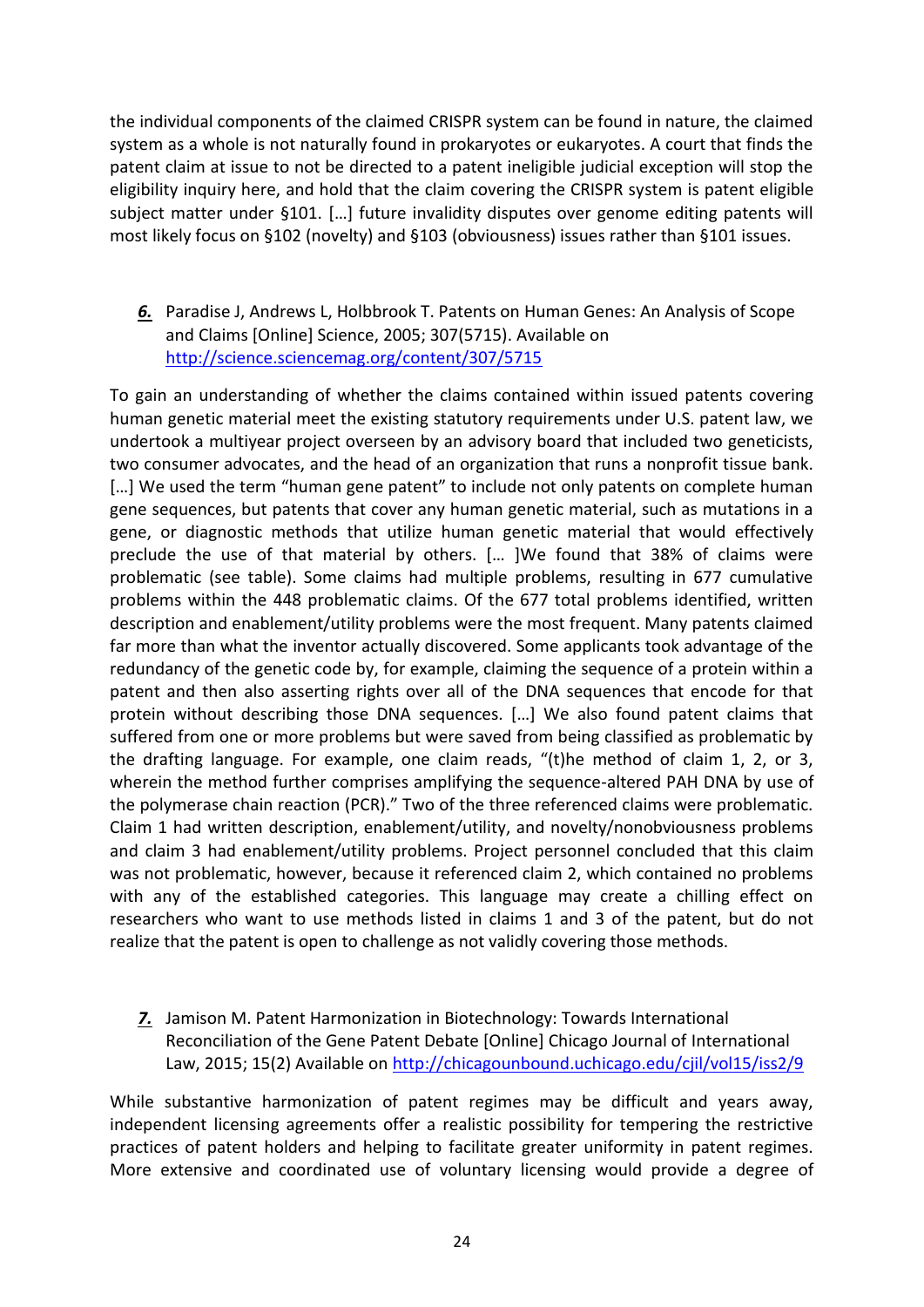certainty for patent holders that their rights would be protected, while also ensuring that patients in both developed and developing nations have access to biotechnology at a lower cost. In most instances, patent holders have the incentive to enter into negotiations to reach voluntary agreements for licensing IP rights. Studies show that patentees are often provided sufficient compensation to recover R&D costs through the royalties received from voluntary licenses."' In comparison to compulsory licensing, independent voluntary licensing allows for terms to be negotiated that were agreed by both parties, rather than having terms imposed through the granting of a compulsory license. […] Due to the reasonable fear of restrictive licensing, the WTO and WIPO have a responsibility to intervene in this effort. By coordinating licensing agreements and monitoring for overly restrictive practices, the fragmented patent regimes may be better used to promote international public health.

<span id="page-24-0"></span>*8.* Huys I, Berthels N, Matthijs G, van Overwalle G, Legal Uncertainty in the Area of Genetic Diagnostic Testing [Online] Nature Biotechnology, 2009, 27. Available on <http://www.nature.com/nbt/journal/v27/n10/abs/nbt1009-903.html>

At present, a few studies provide empirical information on the granting or litigation of gene patents. Some of these studies primarily analyze anecdotal cases, whereas others examine the impact of gene patents more widely. Some further studies suggest that the patent thicket may emerge more manifestly in the diagnostic sector, resulting in an undersupply of diagnostic testing services or the development of suboptimal diagnostic tools. What has been lacking is a large-scale empirical study that defines the heart of the problem: which types of claims occur in disease-specific patents and to what extent are these claims essential for carrying out genetic diagnostic tests? The present study aims to unravel on a qualitative as well as quantitative basis what is claimed in US and European patents on the inherited diseases most frequently tested for in Europe. This research provides an in-depth analysis of patents, investigating the exact number, status, nature and scope of granted disease-specific patents that are in force. […] In conclusion, the present analysis and accompanying observations do not point to the existence of a wide patent thicket in genetic diagnostic testing. Rather, they highlight a problem of lack of transparency and clarity, leading to legal uncertainty. Neither case law nor patent legislation resolves the legal uncertainty related to patents on genetic inventions.

# **PART 3 – The Law and Landmark Cases on Patents and Diagnostics**

Article 27(3)(a) of TRIPS allows for Member States to exclude 'diagnostic, therapeutic and surgical methods for the treatment of human or animals' from patentability. By virtue of this, almost every member country, except notably the U.S.A., Australia and New Zealand, has excluded the methods for treatment from patentability scope.

**PART 3(A) – The E.U.**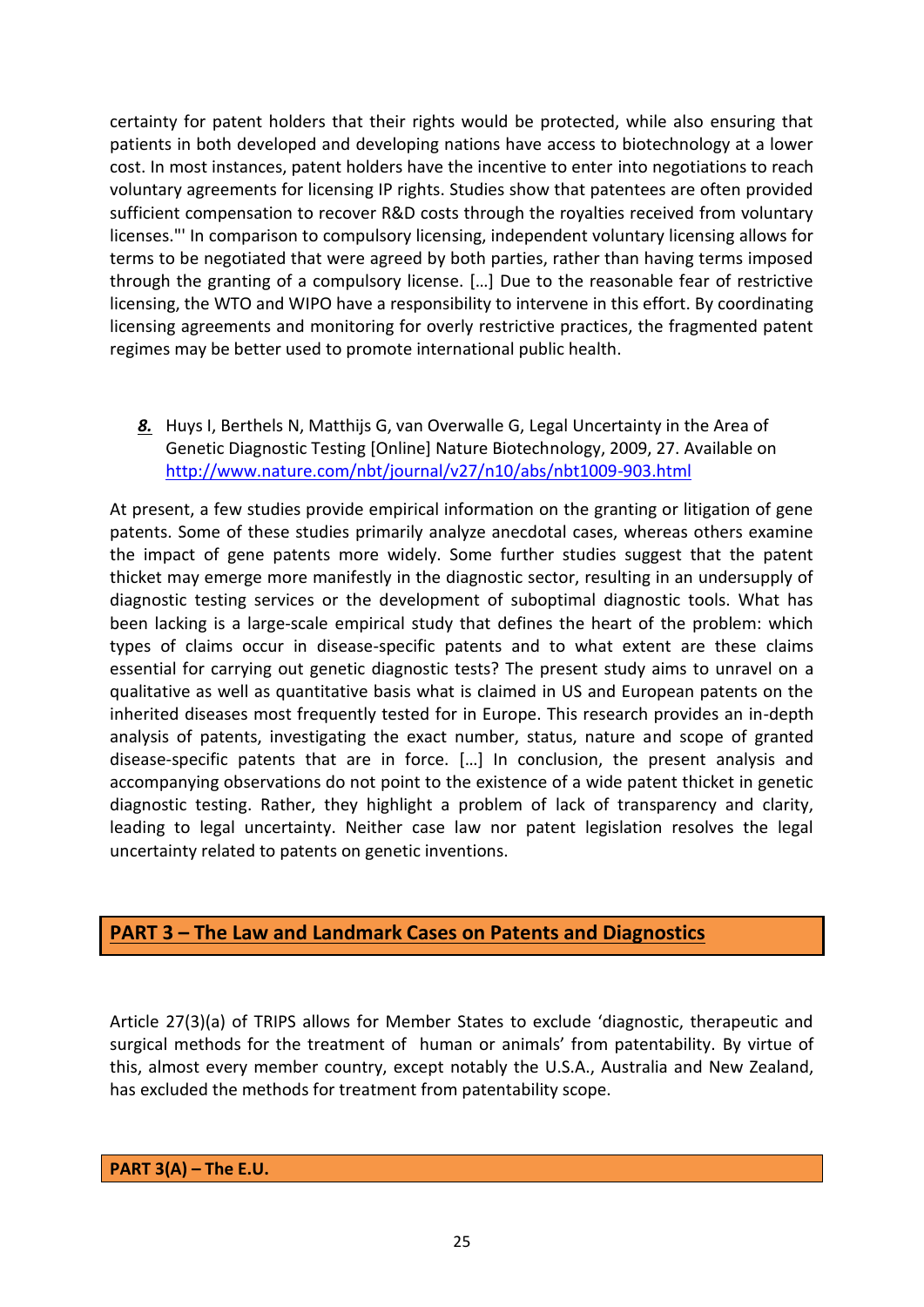*Statutes* For an invention to be excluded by Article 53(c) EPC, it must consist of a method of surgery, therapy, or diagnosis. In order to make this determination, tribunals used to focus on the skill and knowledge needed for a person to use the method in question i.e., the supervision of a doctor.

*Diagnostics Methods (G01/04) Case* Since the *Diagnostic Methods* case (G01/04 (2006) OJEPO 334 (EBA)) this approach is no longer relevant. The Board categorically held that the question of whether or not an invention falls within the exclusion is not dependent on who carries out the method in question. The the Enlarged Board held that methods of diagnosis typically consist of four subsidiary steps. These are: (*1*) Examination: involving the collection of data (recording the case history); (*2*) Comparison: comparing this data with normal values; (*3*) Identification: identifying any significant deviation from the norm (i.e. symptom); and (*4*) Diagnosis: the 'deductive medical or veterinary decision phase' where the diagnosis for curative purposes is ma de (which represents a purely intellectual or non-technical exercise). The Board took a very narrow interpretation of Article 53(c) and decided that that to fall within the exclusion, all four steps needed to be present in an invention.

The current interpretation of Article 53 EPC means that many diagnostic methods will no longer be caught by the exclusion, despite the express language of the Article and that even common procedure like percussion could be patentable as they as they do not constitute a 'complete' diagnosis. Critics argue that: "As the discussion of European case law demonstrates, the legal definition of diagnostic methods does not reflect the true nature of a medical diagnosis. Modern diagnoses are rarely final and few occur without the aid of data and quantitative results from laboratory testing"

*Practice* This means that IVD methods carried are now fully patentable in Europe. So are reactants and materials used for implementing diagnostic methods such as probes and primers, labelling or contrast agents, biomarkers, etc. Besides that because of the narrow new view of diagnostics wording of patent claims is more and more used to avoid exclusion.

*DNA* In the E.U. there is no absolute bar on patenting genes which have been isolated from the human body, even if identical in sequence to natural elements, obtaining patents that claim only isolated gene sequences is not plain sailing. Just like any other invention, gene patents have to satisfy the normal patent requirements of novelty, inventive step and industrial applicability.

### **PART 3(B) – The U.S.A.**

*Statutes* 35 U.S.C. §101 sets forth what qualifies as patentable subject matter in the U.S.: "Whoever invents or discovers any new and useful process, machine, manufacture or composition of matter, or any new and useful improvement thereof, may obtain a patent therefore, subject to the conditions and requirements of this title." Federal courts have held that 35 U.S.C. §101 limits patent protection to four categories of subject matter: "a machine, manufacture, composition of matter or a process." A claimed invention may involve a combination of these four categories. USPTO Guidelines state that patent protection is denied for claimed inventions involving "nothing more than an abstract idea, law of nature,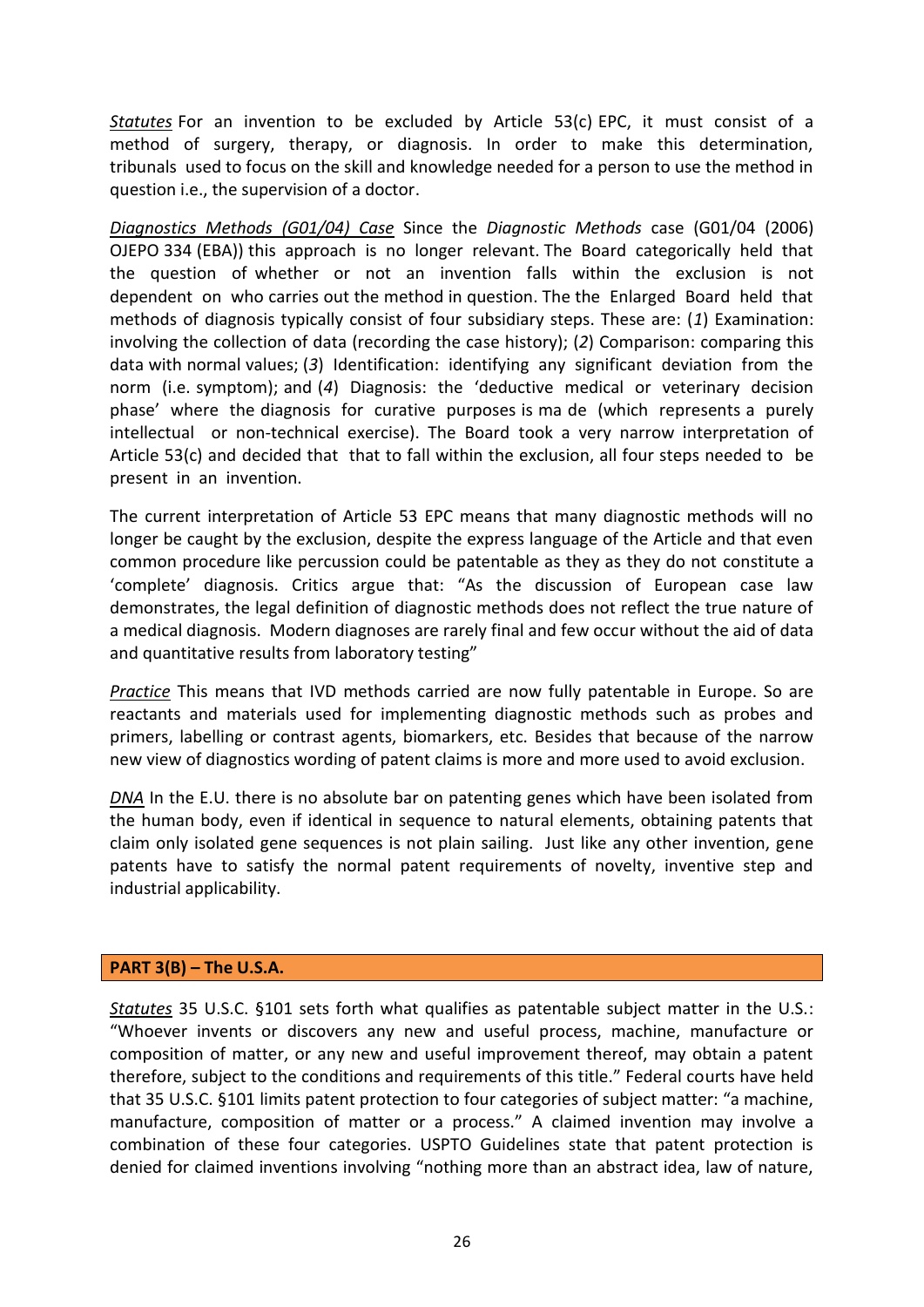or natural phenomenon." However, a claimed invention is eligible for patent protection if it involves a "practical application of a judicial exception to statutory subject matter." A claimed invention would qualify as such a practical application if it "physically transforms an article or physical object to a different state or thing, or if [it] otherwise produces a useful, concrete, and tangible result." Within the "process" category of patentable subject matter, medical process patents have been particularly controversial. There are three types of process patents typically related to the medical field: (1) medical procedures that do not require the use of any patented medical products, (2) methods for using a patented drug or device, and (3) techniques for isolating chemical compounds or building devices

*Re Bilski* In *re Bilski* (2008) Federal Circuit clarified the standard for patent-eligible subject matter and applied the restrictive standard for process claims: the machine-ortransformation test. Therefore "mental processes, and abstract intellectual concepts are not patentable, as they are basic tools of scientific and technological work.", which would mean that pharmaceutical and medical diagnostic claims "that merely inform patients of effects of treatments" are not eligible for patent protection, because they are "attempts to claim a monopoly on information." Furthermore, the court held that the particular machine or transformation involved in a process claim must constitute the crux of the claim, not just some "insignificant postsolution activity."

*Prometheus* In *Prometheus Labs, Inc. v. Mayo Collaborative Services* (2009) reversing direction from its holding in In re Bilski, the court upheld two claims: (1) a method of administering a drug that results in the body's production of potentially-toxic metabolites, and (2) a method of determining the levels of these metabolites in the bloodstream by testing a sample of the patient's blood. According to the court, these claimed methods satisfy the *Bilski* test because they involve "transformative steps utilizing natural processes." According to the court, the transformation at issue "is the result of the physical administration of a drug to a subject to transform—i.e., treat—the subject, which is itself not a natural process."

*Practice* Recent decisions suggest that the courts are leaning toward a more liberal interpretation of the "transformative steps" and more lenient view of patent-eligible subject matter. It is still not clear what specific recited steps are the minimum requirements for patent-eligibility. Through great focus on the transformative step as an action and 'purpose language' one can influence patentability.

*DNA* in *Association for Molecular Pathology v. Myriad Genetics* (2013) it was decided that '[a] naturally occurring DNA segment is a product of nature and not patent eligible merely because it has been isolated, but cDNA is patent eligible because it is not naturally occurring'.

### **PART 3(C) – Japan**

*Statutes* In Japan, a claim relating to a diagnostic method of human is, in general, not allowed because the claim is regarded as not having industrial applicability. Japan Patent Office (JPO) Examination Guidelines state that as long as the method does not include a step wherein a medical doctor evaluates the conditions or physical conditions of human being,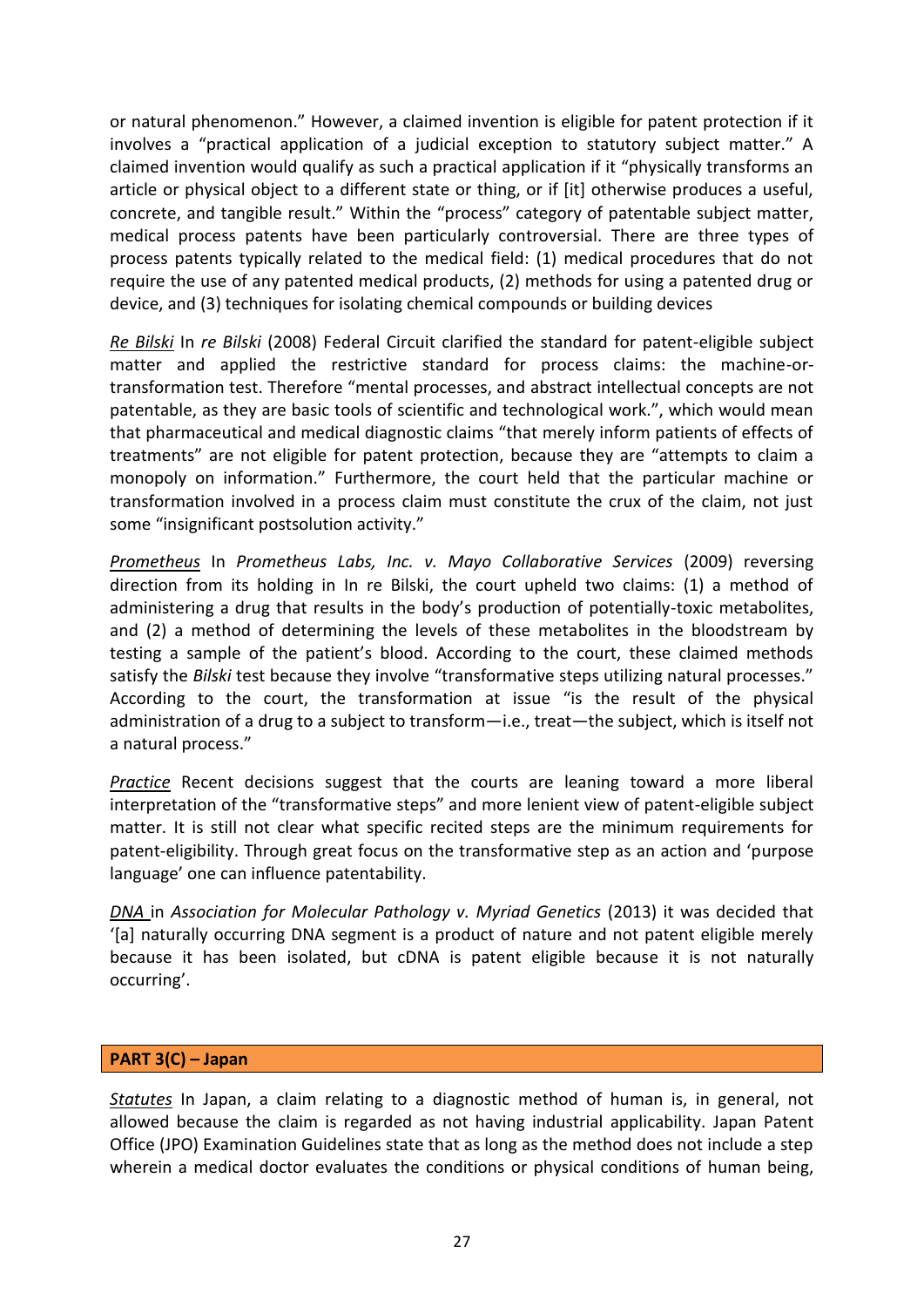the method does not correspond to a diagnostic method, which makes certain types of method claims still possible

*Practice* If a diagnostic method has the technical feature of using a substance for detecting a disease it could be a product-type patent.

*DNA* The Japanese Patent Office follows an approach similar to that of the EPO, whereby new naturally-occurring gene sequences are patent eligible. However, in order to obtain patent protection in Japan, a gene must be both useful and 'industrially applicable'. The claimed invention must also be novel and involve an 'inventive step'. A newly discovered and isolated gene sequence satisfies these requirements, provided advantageous effects of the claimed invention over prior art DNA sequences can be shown. The act of cutting a length of DNA from a known sequence is seen as a novelty.

#### **PART 3(D) – Korea**

*Statutes* Methods of medical treatment for humans cannot be patented in Korea. Although the Korean Patent Law does not explicitly prohibit patenting medical method claims, the courts are clear that these claims cannot be patented primarily because of the concern about the misuse of privately owned patent rights against public health. Diagnostic method similary claims cannot be patented when they require a human body to carry out the invention.

*Practice* Claims may be redrafted in the claim format "A method for providing information for diagnosis..." which is then patentable.

*DNA* Where Korea is very narrow in patenting methods of diagnostics, it is very open to patenting genes. In Korea that genes, cDNAs, vectors and other biological materials isolated from nature are patent eligible regardless of their sources. Human genes are, therefore, patentable. Although it is in a legally separate issue, proving utility of claimed genes is often discussed on the same level with the patent eligibility. To this issue, the Korean court states that specific, substantial and credible utility is required for genes to be patented.

### **PART 3(E) – China**

*Statutes* In China, according to Article 25.1(3) of the Patent Law, methods for diagnosis or for treatment of diseases can not be granted patent rights. That is, the processes of identifying, determining, or eliminating the cause or focus of diseases which are practiced directly on living human or animal bodies are not patentable in Chinese Practice.

Based on 4.3.1.1 of Chapter 1, Part II of the Guideline for the Examination, where a method involving diagnosis of a disease complies with the following two requirements, it is considered as a diagnostic method and cannot be granted a patent right: (1) it is practiced on a living human or animal body; and (2) its immediate purpose is to obtain the diagnostic result of a disease or health condition. China thus is very restrictive in the patenting of methods.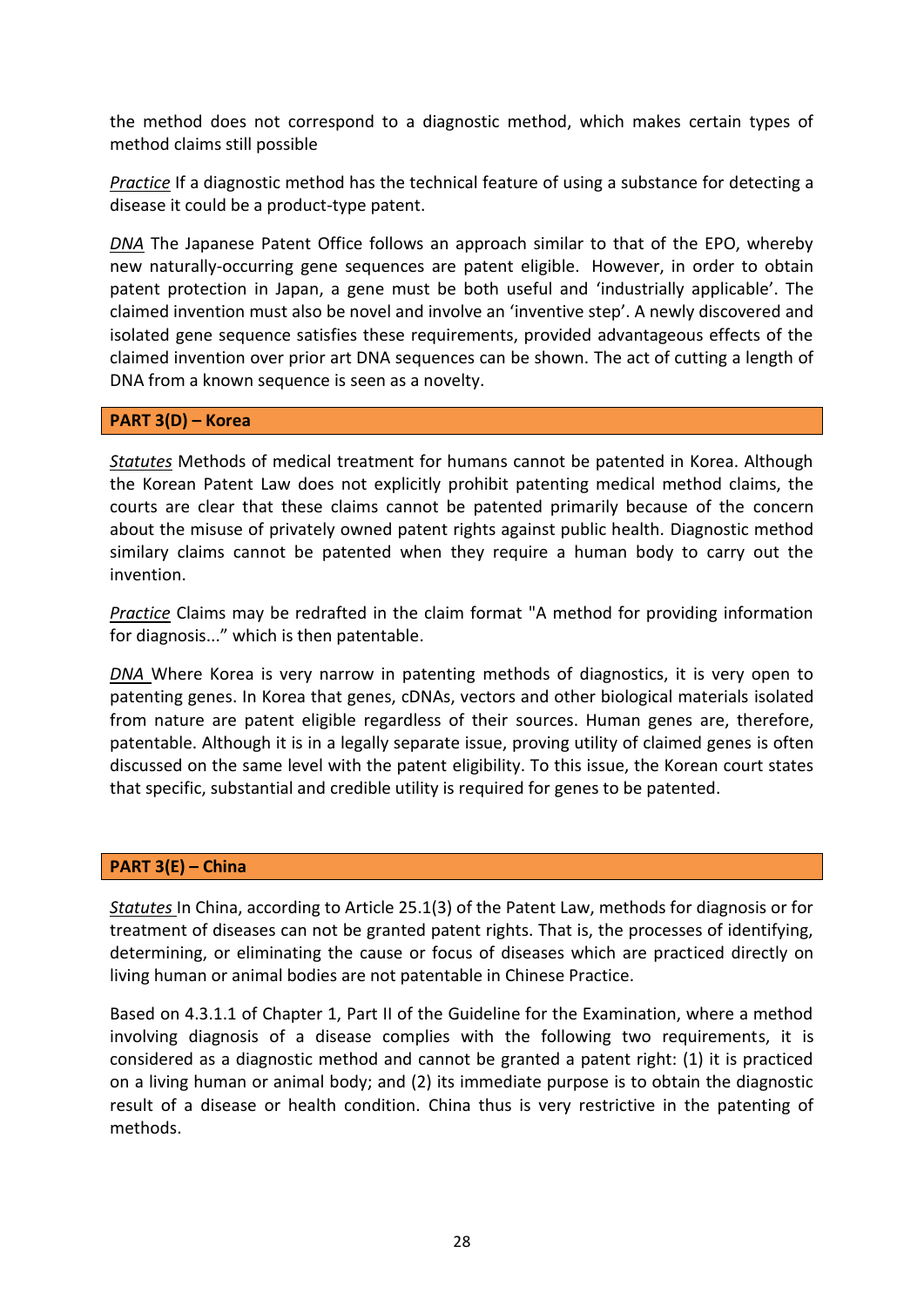*Practice* Also in China it has been observed that during re-examination, many applicants have chosen to amend claims to overcome a rejection for lack of eligibility under Article 25.1(3) deleting claims for diagnostic methods. Though in China often after revision patents fail the substantive novelty and inventiveness assessment.

*DNA* In China a gene or a DNA fragment per se and the process to obtain it can be patented if the gene or DNA fragment is unknown in the prior art and can be accurately characterised and exploited industrially.

### **PART 3(F) – India**

*Statutes* India adopted the exemption of Article 27(3) (a) of TRIPS and under section 3(i) of the Patent Act 1970 excluded inventions related to any process for the medicinal, surgical, curative, prophylactic, diagnostic, therapeutic or other treatment of human beings or any process for a similar treatment of animals to render them free of disease or to increase their economic value or that of their products from patentability.

Under section 3(i) of Indian Patents Act, no plant or animal or part thereof is patentable. As genes and DNA fragments are part of a plant or animal, they are considered non-patentable. However, modified genes or DNA fragments are allowed. The argument generally given in favour of such an approach is that as the genes are modified, they are not present per se in nature, but are the result of human technical intervention. As far as isolated genes or DNA fragments are concerned, section 3(c) provides that discovery of any living thing or nonliving substance occurring in nature is not to be considered patentable. As an isolated gene or DNA fragment is considered to be something existing in nature, it is not patentable. This argument is extended to genes snipped from a piece of known DNA.

*Practice* Also in India there are a variety of linguistic ways to go around the method patent, in practice it is said that the Indian Patent Office is more strict with this than other offices.

*DNA* While the Patent Act 1970 prohibits naturally occurring substances, patents covering genetic material and nucleotide sequences have been granted. To an extent it seems clear that the mere identification of the location of a human gene, or part of a gene, as it exists in nature is not patentable under Sec. 3 (c). What is vague is whether isolated synthesized cDNA would fall within the scope of the exclusions under Sec. 3 (c). The history of gene patents granted by the Indian Patent Office shows a high level of inconsistency involved in the reasoning for granting various gene patents.

### **PART 3(G) – Brazil**

*Statutes* In Brazil diagnostic methods, for use on the human or animal body are not considered to be inventions according to Article 10 (VIII) of the Brazilian Industrial Property Law, Law no. 9.279/96. Furthermore, the Brazilian Patent Office Guidelines for the Examination of Biotechnology and Pharmaceutical Patent Applications defines that methods of diagnosis are those that directly conclude about the state of health of a patient as a result of the technique used and, as such, may not be regarded as patentable subject matter in light of the dispositions of the Brazilian Industrial Property Law. Article 18, item III, states that living beings, in whole or in part, are not considered patentable. Article 10, item IX,